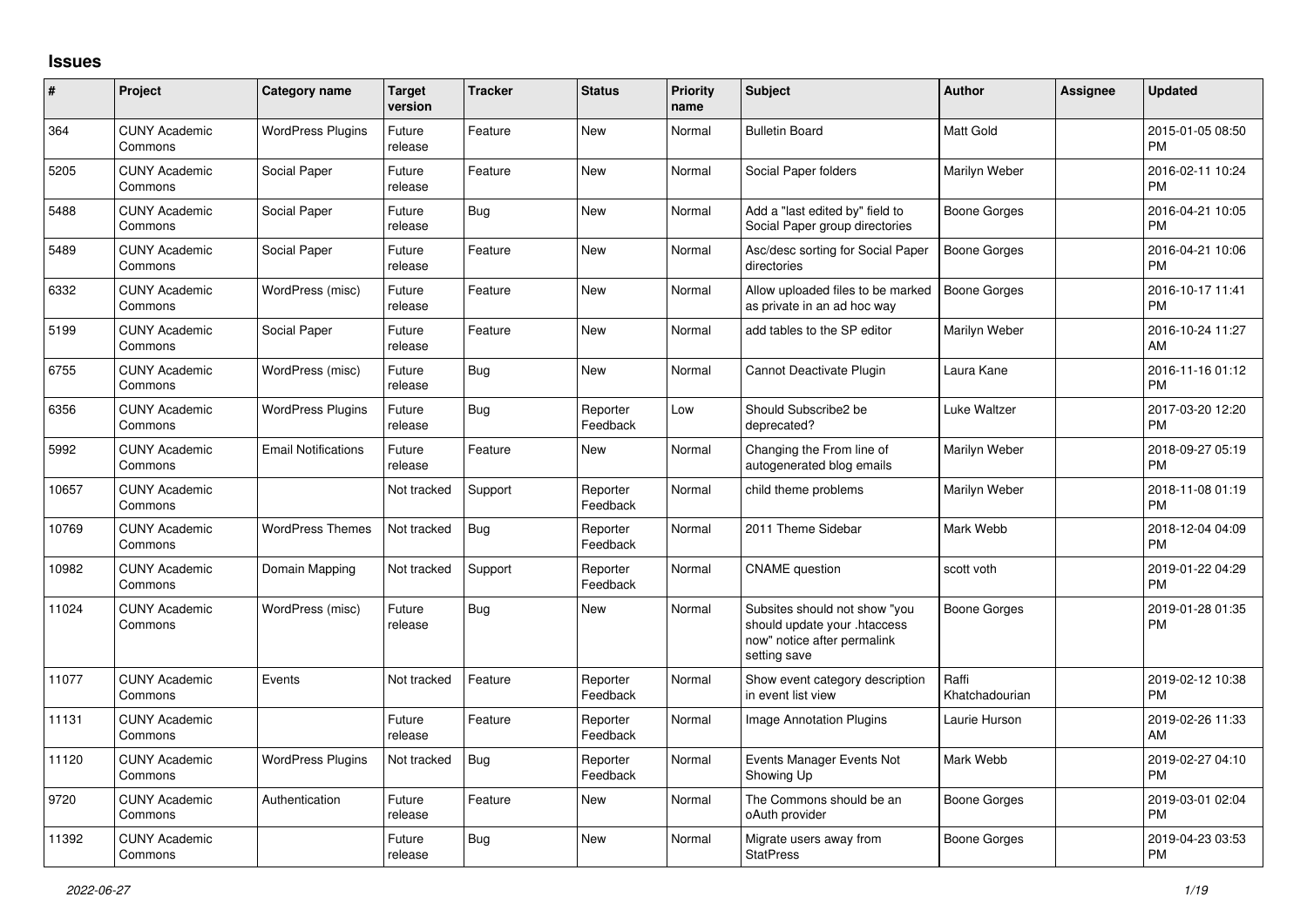| #     | <b>Project</b>                  | Category name             | <b>Target</b><br>version | <b>Tracker</b> | <b>Status</b>        | <b>Priority</b><br>name | <b>Subject</b>                                                                                | <b>Author</b>       | Assignee | <b>Updated</b>                |
|-------|---------------------------------|---------------------------|--------------------------|----------------|----------------------|-------------------------|-----------------------------------------------------------------------------------------------|---------------------|----------|-------------------------------|
| 11415 | <b>CUNY Academic</b><br>Commons | <b>WordPress Plugins</b>  | Not tracked              | <b>Bug</b>     | Reporter<br>Feedback | Normal                  | <b>Blog Subscriptions in Jetpack</b>                                                          | Laurie Hurson       |          | 2019-05-14 10:34<br>AM        |
| 11509 | <b>CUNY Academic</b><br>Commons |                           | Not tracked              | Support        | Reporter<br>Feedback | Normal                  | deleted Page causing a Menu<br>problem?                                                       | Marilyn Weber       |          | 2019-06-04 09:54<br>AM        |
| 11556 | <b>CUNY Academic</b><br>Commons | Courses                   | Not tracked              | <b>Bug</b>     | Reporter<br>Feedback | Normal                  | Instructor name given in course<br>listing                                                    | Tom Harbison        |          | 2019-06-25 04:12<br><b>PM</b> |
| 11771 | <b>CUNY Academic</b><br>Commons |                           | Not tracked              | Support        | Reporter<br>Feedback | Normal                  | post displays in sections                                                                     | Marilyn Weber       |          | 2019-08-20 10:34<br>AM        |
| 11787 | <b>CUNY Academic</b><br>Commons |                           | Not tracked              | Support        | Reporter<br>Feedback | Normal                  | automated comments notifications   Marilyn Weber<br>on ZenDesk                                |                     |          | 2019-08-26 06:18<br><b>PM</b> |
| 10273 | <b>CUNY Academic</b><br>Commons | Registration              | Not tracked              | Support        | Reporter<br>Feedback | Normal                  | users combining CF and campus<br>address                                                      | Marilyn Weber       |          | 2019-09-18 10:58<br>AM        |
| 11788 | <b>CUNY Academic</b><br>Commons | <b>WordPress Plugins</b>  | Future<br>release        | Support        | Reporter<br>Feedback | Normal                  | Plugin Reguest - Browse Aloud                                                                 | scott voth          |          | 2019-09-24 08:42<br>AM        |
| 11848 | <b>CUNY Academic</b><br>Commons |                           | Not tracked              | Support        | Hold                 | Normal                  | a Dean of Faculty wants to share<br>a large file                                              | Marilyn Weber       |          | 2019-09-24 08:44<br>AM        |
| 11860 | <b>CUNY Academic</b><br>Commons | Registration              | Future<br>release        | Feature        | <b>New</b>           | Normal                  | Ensure Students Are Aware They<br>Can Use Aliases At Registration                             | scott voth          |          | 2019-09-24 08:46<br>AM        |
| 11519 | <b>CUNY Academic</b><br>Commons |                           | Not tracked              | Support        | Assigned             | Normal                  | comment option not appearing                                                                  | Marilyn Weber       |          | 2019-09-24 10:28<br>AM        |
| 12198 | <b>CUNY Academic</b><br>Commons |                           | Not tracked              | Bug            | Reporter<br>Feedback | Normal                  | Duplicate listing in My Sites                                                                 | Tom Harbison        |          | 2019-12-09 05:50<br><b>PM</b> |
| 12328 | <b>CUNY Academic</b><br>Commons |                           | Not tracked              | Support        | <b>New</b>           | Normal                  | Sign up Code for Non-CUNY<br>Faculty                                                          | Laurie Hurson       |          | 2020-01-28 10:25<br>AM        |
| 12350 | <b>CUNY Academic</b><br>Commons | <b>Blogs (BuddyPress)</b> | Not tracked              | Support        | Reporter<br>Feedback | Normal                  | URL creation problem                                                                          | Marilyn Weber       |          | 2020-02-03 11:27<br>AM        |
| 12352 | <b>CUNY Academic</b><br>Commons |                           | Not tracked              | Support        | <b>New</b>           | Normal                  | "posts list" page builder block<br>option                                                     | Marilyn Weber       |          | 2020-02-03 01:29<br><b>PM</b> |
| 12360 | <b>CUNY Academic</b><br>Commons | <b>WordPress Themes</b>   | Not tracked              | Bug            | Reporter<br>Feedback | Normal                  | site just says "DANTE We are<br>currently in maintenance mode,<br>please check back shortly." | Marilyn Weber       |          | 2020-02-04 12:13<br><b>PM</b> |
| 12573 | <b>CUNY Academic</b><br>Commons | <b>WordPress Plugins</b>  | Future<br>release        | <b>Bug</b>     | <b>New</b>           | Normal                  | <b>CommentPress Core Issues</b>                                                               | scott voth          |          | 2020-03-24 04:32<br><b>PM</b> |
| 13034 | <b>CUNY Academic</b><br>Commons |                           | Not tracked              | Support        | Reporter<br>Feedback | Normal                  | a site is asking people to join the<br>Commons to get a download                              | Marilyn Weber       |          | 2020-07-12 07:23<br>AM        |
| 13048 | <b>CUNY Academic</b><br>Commons | Shortcodes and<br>embeds  | Future<br>release        | Feature        | <b>New</b>           | Normal                  | Jupyter Notebooks support                                                                     | Boone Gorges        |          | 2020-07-14 11:46<br>AM        |
| 12436 | <b>CUNY Academic</b><br>Commons |                           | Not tracked              | <b>Bug</b>     | Assigned             | Normal                  | Nightly system downtime                                                                       | <b>Boone Gorges</b> |          | 2020-08-01 09:30<br>AM        |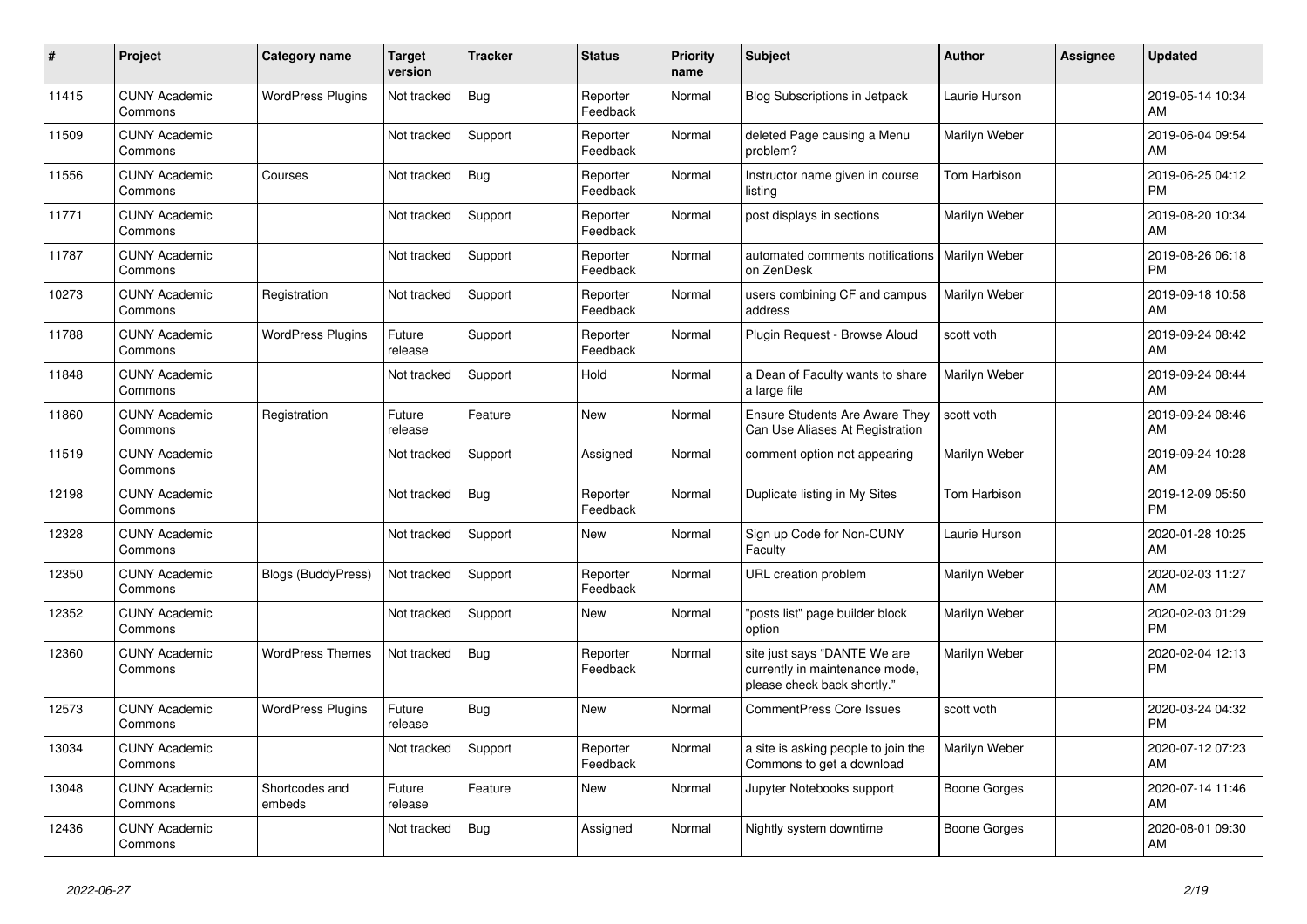| #     | Project                         | <b>Category name</b>    | <b>Target</b><br>version | <b>Tracker</b> | <b>Status</b>        | <b>Priority</b><br>name | <b>Subject</b>                                                       | Author                  | <b>Assignee</b> | <b>Updated</b>                |
|-------|---------------------------------|-------------------------|--------------------------|----------------|----------------------|-------------------------|----------------------------------------------------------------------|-------------------------|-----------------|-------------------------------|
| 13255 | <b>CUNY Academic</b><br>Commons |                         | Not tracked              | Support        | Reporter<br>Feedback | Normal                  | Accessibility problems                                               | Marilyn Weber           |                 | 2020-09-01 05:48<br><b>PM</b> |
| 13975 | <b>CUNY Academic</b><br>Commons | Social Paper            | Not tracked              | Support        | Reporter<br>Feedback | Normal                  | can't approve comments on<br>Social Paper paper                      | Marilyn Weber           |                 | 2021-02-12 09:33<br>AM        |
| 13912 | <b>CUNY Academic</b><br>Commons |                         | Not tracked              | Feature        | Hold                 | Low                     | posting "missed schedule"                                            | Marilyn Weber           |                 | 2021-02-23 10:46<br>AM        |
| 14074 | <b>CUNY Academic</b><br>Commons | WordPress (misc)        | Not tracked              | Support        | Reporter<br>Feedback | Normal                  | page password protection<br>problem                                  | Marilyn Weber           |                 | 2021-03-02 11:03<br>AM        |
| 14398 | <b>CUNY Academic</b><br>Commons |                         | Not tracked              | Support        | Reporter<br>Feedback | Normal                  | Events plug-in notification<br>problem                               | Marilyn Weber           |                 | 2021-05-11 11:21<br>AM        |
| 14538 | <b>CUNY Academic</b><br>Commons |                         | Not tracked              | Support        | Reporter<br>Feedback | Normal                  | <b>Weebly To Commons</b>                                             | Laurie Hurson           |                 | 2021-09-14 10:47<br>AM        |
| 14629 | <b>CUNY Academic</b><br>Commons |                         | Not tracked              | <b>Bug</b>     | Reporter<br>Feedback | Normal                  | Possible Post Order Bug?                                             | <b>Syelle Graves</b>    |                 | 2021-09-14 10:47<br>AM        |
| 14784 | <b>CUNY Academic</b><br>Commons |                         |                          | Support        | Reporter<br>Feedback | Normal                  | User report of logo problem when<br>using Customizer theme           | Marilyn Weber           |                 | 2021-09-17 10:25<br>AM        |
| 14792 | <b>CUNY Academic</b><br>Commons |                         |                          | <b>Bug</b>     | <b>New</b>           | Normal                  | Inconsistent email notifications<br>from gravity forms               | Raffi<br>Khatchadourian |                 | 2021-10-04 01:50<br><b>PM</b> |
| 14842 | <b>CUNY Academic</b><br>Commons |                         | Not tracked              | Support        | Reporter<br>Feedback | Normal                  | Question about widgets and block<br>editor                           | Gina Cherry             |                 | 2021-10-06 03:01<br><b>PM</b> |
| 14900 | <b>CUNY Academic</b><br>Commons |                         | Not tracked              | Support        | Reporter<br>Feedback | Normal                  | previous theme?                                                      | Marilyn Weber           |                 | 2021-10-25 10:31<br>AM        |
| 14911 | <b>CUNY Academic</b><br>Commons | <b>WordPress Themes</b> | Not tracked              | Support        | <b>New</b>           | Normal                  | Twentytwentyone theme                                                | Marilyn Weber           |                 | 2021-10-28 10:37<br>AM        |
| 14936 | <b>CUNY Academic</b><br>Commons |                         |                          | <b>Bug</b>     | <b>New</b>           | Normal                  | Commons websites blocked by<br>SPS campus network                    | Laurie Hurson           |                 | 2021-11-03 03:57<br><b>PM</b> |
| 14940 | <b>CUNY Academic</b><br>Commons |                         |                          | <b>Bug</b>     | <b>New</b>           | Normal                  | Discrepancy between Commons<br>profile "sites" and actual # of sites | Laurie Hurson           |                 | 2021-11-08 11:09<br>AM        |
| 13650 | <b>CUNY Academic</b><br>Commons | Group Library           | Future<br>release        | Feature        | <b>New</b>           | Normal                  | Forum Attachments in Group<br>Library                                | Laurie Hurson           |                 | 2021-11-19 12:30<br><b>PM</b> |
| 15045 | <b>CUNY Academic</b><br>Commons |                         |                          | Support        | <b>New</b>           | Normal                  | no result for KCeL in the search<br>box on the commons               | Marilyn Weber           |                 | 2021-12-10 11:29<br>AM        |
| 15260 | <b>CUNY Academic</b><br>Commons |                         |                          | Support        | Reporter<br>Feedback | Normal                  | Diacritical markings   European<br><b>Stages</b>                     | Marilyn Weber           |                 | 2022-02-04 08:16<br>AM        |
| 15176 | <b>CUNY Academic</b><br>Commons |                         | Not tracked              | Support        | Reporter<br>Feedback | Normal                  | Archiving Q Writing & Old<br>Wordpress Sites on the Commons          | Laurie Hurson           |                 | 2022-02-08 10:28<br>AM        |
| 15370 | <b>CUNY Academic</b><br>Commons |                         |                          | Support        | Reporter<br>Feedback | Normal                  | All-in-One Event Calendar?                                           | Marilyn Weber           |                 | 2022-02-17 11:03<br>AM        |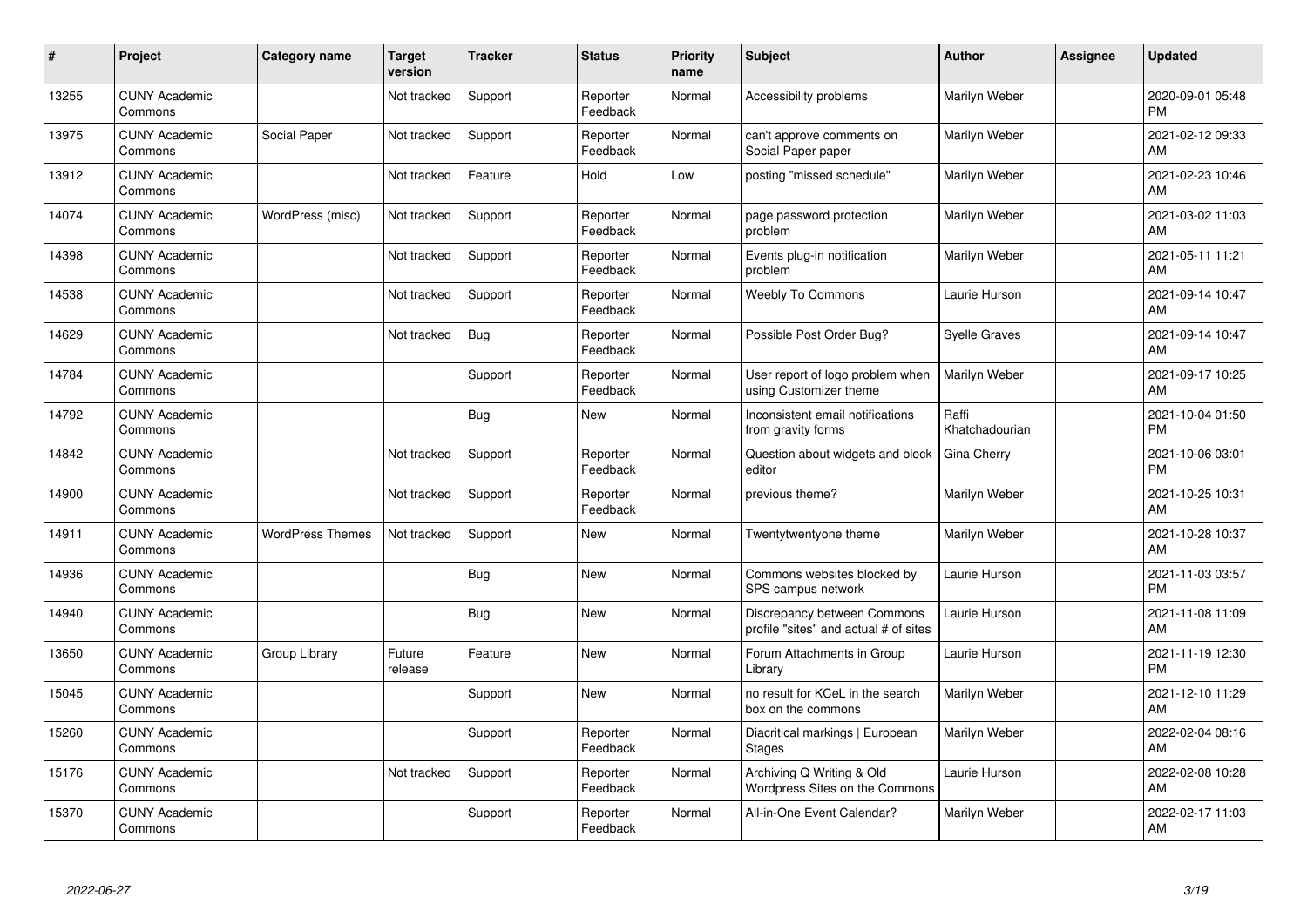| #     | Project                         | <b>Category name</b> | <b>Target</b><br>version | <b>Tracker</b> | <b>Status</b>        | <b>Priority</b><br>name | <b>Subject</b>                                                     | <b>Author</b>           | <b>Assignee</b>   | <b>Updated</b>                |
|-------|---------------------------------|----------------------|--------------------------|----------------|----------------------|-------------------------|--------------------------------------------------------------------|-------------------------|-------------------|-------------------------------|
| 15565 | <b>CUNY Academic</b><br>Commons |                      |                          | Support        | <b>New</b>           | Normal                  | Events - send updates to an email   Marilyn Weber<br>listserv      |                         |                   | 2022-03-10 01:06<br><b>PM</b> |
| 15757 | <b>CUNY Academic</b><br>Commons |                      |                          | <b>Bug</b>     | <b>New</b>           | Normal                  | Members # do not match                                             | Laurie Hurson           |                   | 2022-03-30 04:52<br><b>PM</b> |
| 15816 | <b>CUNY Academic</b><br>Commons |                      | Not tracked              | Support        | <b>New</b>           | Normal                  | slow loading at SPS                                                | Marilyn Weber           |                   | 2022-04-05 01:26<br><b>PM</b> |
| 15923 | <b>CUNY Academic</b><br>Commons |                      | Not tracked              | Feature        | Reporter<br>Feedback | Normal                  | <b>Bellows Plugin Adjustments</b>                                  | Laurie Hurson           |                   | 2022-04-20 10:10<br>AM        |
| 15685 | <b>CUNY Academic</b><br>Commons |                      |                          | Support        | New                  | High                    | problem with chrome?                                               | Marilyn Weber           |                   | 2022-04-25 03:40<br><b>PM</b> |
| 10380 | <b>CUNY Academic</b><br>Commons | WordPress (misc)     | Future<br>release        | Feature        | In Progress          | Normal                  | Remove blacklisted plugins                                         | <b>Boone Gorges</b>     |                   | 2022-04-26 12:00<br><b>PM</b> |
| 11843 | <b>CUNY Academic</b><br>Commons | WordPress (misc)     | Future<br>release        | Design/UX      | New                  | Normal                  | Tweaking the Gutenberg Editor<br>Interface                         | Laurie Hurson           |                   | 2022-04-26 12:00<br><b>PM</b> |
| 16099 | <b>CUNY Academic</b><br>Commons |                      |                          | Support        | Reporter<br>Feedback | Normal                  | request for Newsletter Glue                                        | Marilyn Weber           |                   | 2022-05-13 12:14<br><b>PM</b> |
| 15169 | <b>CUNY Academic</b><br>Commons |                      | 2.0.2                    | Support        | Reporter<br>Feedback | Normal                  | new Prelude website zipfiles for<br>custom theme and other files.  | Marilyn Weber           |                   | 2022-06-14 11:36<br>AM        |
| 15613 | <b>CUNY Academic</b><br>Commons |                      | 2.0.2                    | Feature        | Reporter<br>Feedback | Normal                  | Adding "Passster" plugin                                           | Laurie Hurson           |                   | 2022-06-14 11:36<br>AM        |
| 15655 | <b>CUNY Academic</b><br>Commons |                      | 2.0.2                    | Support        | Reporter<br>Feedback | Normal                  | Event Aggregator plugin?                                           | Marilyn Weber           |                   | 2022-06-14 11:36<br>AM        |
| 16255 | <b>CUNY Academic</b><br>Commons | WordPress (misc)     |                          | <b>Bug</b>     | New                  | Normal                  | Need to define 'MULTISITE'<br>constant in wp-config.php            | Raymond Hoh             |                   | 2022-06-19 09:31<br>AM        |
| 16290 | <b>CUNY Academic</b><br>Commons |                      |                          | Feature        | Reporter<br>Feedback | Normal                  | Add Table Of Contents Block<br>plug-in                             | Raffi<br>Khatchadourian |                   | 2022-06-24 10:26<br>AM        |
| 16294 | <b>CUNY Academic</b><br>Commons |                      |                          | <b>Bug</b>     | <b>New</b>           | Urgent                  | CAC is down                                                        | Raffi<br>Khatchadourian |                   | 2022-06-27 09:42<br>AM        |
| 2577  | <b>NYCDH Community</b><br>Site  |                      |                          | Feature        | Assigned             | Low                     | Investigate Potential to Add Links<br>to the Forum                 | <b>Mark Newton</b>      | Alex Gil          | 2013-05-16 09:40<br><b>PM</b> |
| 2576  | NYCDH Community<br>Site         |                      |                          | <b>Bug</b>     | Hold                 | Low                     | Test Next Button in Javascript<br><b>Tutorial Under Activities</b> | <b>Mark Newton</b>      | Alex Gil          | 2013-05-18 02:55<br><b>PM</b> |
| 11968 | JustPublics@365<br>MediaCamp    |                      |                          | Feature        | New                  | Normal                  | Nanoscience Retractable Display<br>Unit                            | Donald Cherry           | Bonnie<br>Eissner | 2021-02-19 08:50<br>AM        |
| 58    | <b>CUNY Academic</b><br>Commons | BuddyPress (misc)    | Future<br>release        | Feature        | Assigned             | Low                     | Make member search sortable by<br>last name                        | Roberta Brody           | Boone<br>Gorges   | 2010-08-26 02:38<br><b>PM</b> |
| 377   | <b>CUNY Academic</b><br>Commons | BuddyPress (misc)    | Future<br>release        | Feature        | Assigned             | Normal                  | Like buttons                                                       | <b>Matt Gold</b>        | Boone<br>Gorges   | 2010-11-16 05:13<br>PM        |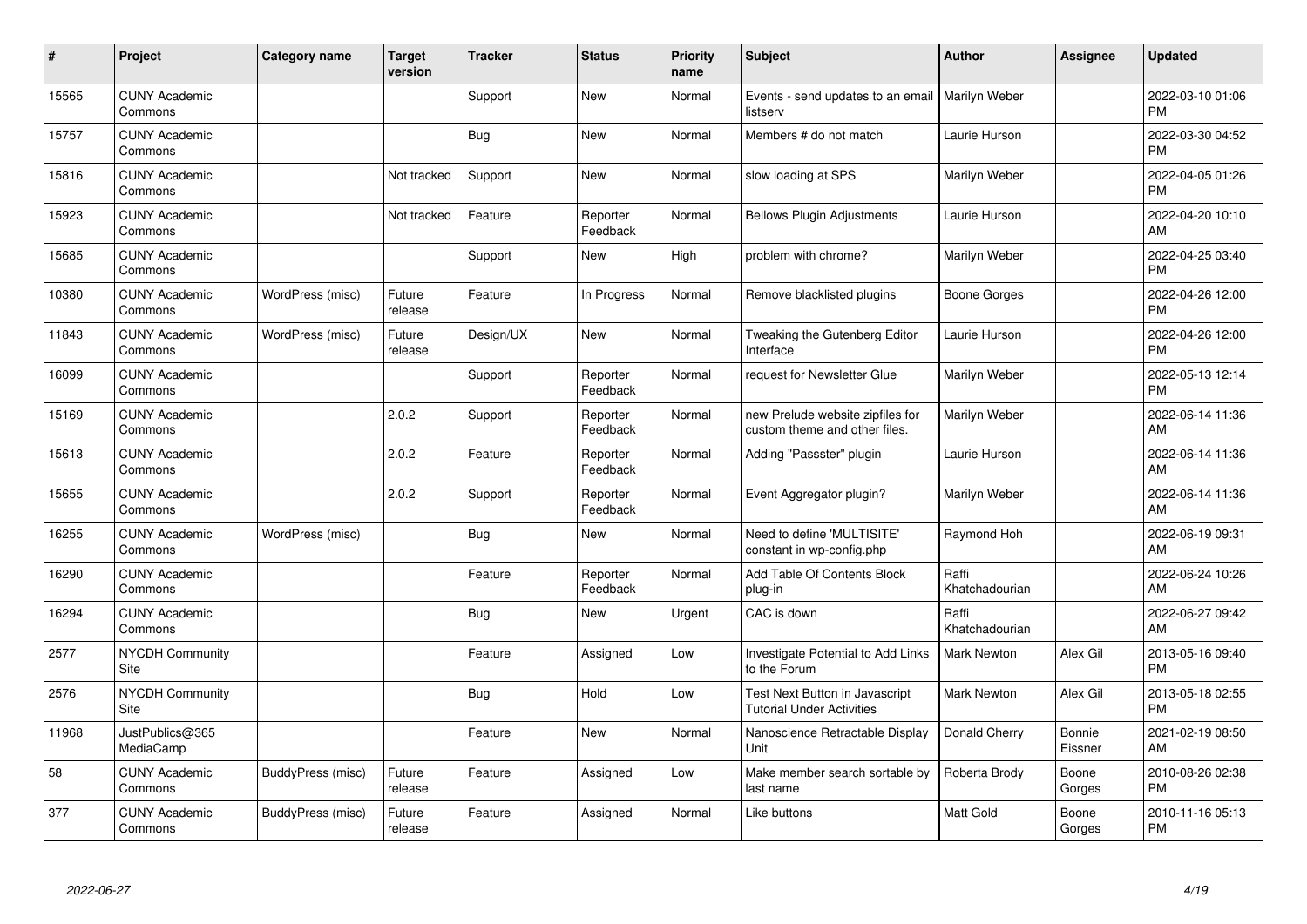| #    | Project                         | <b>Category name</b>     | <b>Target</b><br>version | <b>Tracker</b> | <b>Status</b>       | <b>Priority</b><br>name | Subject                                                                                        | Author              | <b>Assignee</b> | <b>Updated</b>                |
|------|---------------------------------|--------------------------|--------------------------|----------------|---------------------|-------------------------|------------------------------------------------------------------------------------------------|---------------------|-----------------|-------------------------------|
| 435  | <b>CUNY Academic</b><br>Commons | BuddyPress (misc)        | Future<br>release        | Feature        | Assigned            | Normal                  | Include Avatar Images in Forum<br><b>Post Notification Emails</b>                              | <b>Matt Gold</b>    | Boone<br>Gorges | 2010-12-08 12:40<br>PM        |
| 500  | <b>CUNY Academic</b><br>Commons | BuddyPress (misc)        | Future<br>release        | Feature        | Assigned            | Normal                  | <b>Export Group Data</b>                                                                       | Matt Gold           | Boone<br>Gorges | 2010-12-19 12:09<br>PM        |
| 635  | <b>CUNY Academic</b><br>Commons | BuddyPress (misc)        | Future<br>release        | Feature        | Assigned            | Normal                  | Big Blue Button -<br>Videoconferencing in Groups and<br>Blogs                                  | Matt Gold           | Boone<br>Gorges | 2011-03-14 03:24<br><b>PM</b> |
| 585  | <b>CUNY Academic</b><br>Commons | Group Forums             | Future<br>release        | Feature        | Assigned            | Normal                  | Merge Forum Topics                                                                             | Sarah Morgano       | Boone<br>Gorges | 2011-07-06 04:11<br><b>PM</b> |
| 599  | <b>CUNY Academic</b><br>Commons | BuddyPress (misc)        | Future<br>release        | Feature        | Assigned            | Normal                  | Consider adding rating plugins for<br><b>BuddyPress/BBPress</b>                                | <b>Matt Gold</b>    | Boone<br>Gorges | 2011-08-22 06:50<br>PM        |
| 1508 | <b>CUNY Academic</b><br>Commons | WordPress (misc)         | Future<br>release        | Feature        | Assigned            | Normal                  | Share login cookies across<br>mapped domains                                                   | Boone Gorges        | Boone<br>Gorges | 2012-07-02 12:12<br><b>PM</b> |
| 2618 | <b>NYCDH Community</b><br>Site  |                          |                          | Bug            | Assigned            | Low                     | Mark blogs as spam when created   Matt Gold<br>by users marked as spam                         |                     | Boone<br>Gorges | 2013-06-09 11:38<br>PM        |
| 3048 | <b>CUNY Academic</b><br>Commons | <b>Public Portfolio</b>  | Future<br>release        | Feature        | New                 | Low                     | Images for rich text profile fields                                                            | <b>Boone Gorges</b> | Boone<br>Gorges | 2014-02-19 12:56<br>PM        |
| 3080 | <b>CUNY Academic</b><br>Commons | <b>Group Files</b>       | Future<br>release        | Feature        | Assigned            | Low                     | Create a system to keep track of<br>file changes                                               | Matt Gold           | Boone<br>Gorges | 2014-02-26 10:04<br><b>PM</b> |
| 1888 | <b>CUNY Academic</b><br>Commons | Home Page                | Future<br>release        | Feature        | Assigned            | Normal                  | Refactor BP MPO Activity Filter to<br>support proper pagination                                | Sarah Morgano       | Boone<br>Gorges | 2014-05-01 07:11<br><b>PM</b> |
| 3220 | <b>CUNY Academic</b><br>Commons | <b>Public Portfolio</b>  | Future<br>release        | Feature        | Assigned            | Normal                  | Add indent/outdent option to<br>Formatting Buttons on Profile<br>Page                          | Matt Gold           | Boone<br>Gorges | 2014-05-21 10:39<br>PM        |
| 3419 | <b>CUNY Academic</b><br>Commons | Group Invitations        | 1.6.14                   | Bug            | Testing<br>Required | Normal                  | Neatening the display of<br>messages on group requests                                         | Matt Gold           | Boone<br>Gorges | 2014-09-01 09:29<br><b>PM</b> |
| 2223 | <b>CUNY Academic</b><br>Commons | <b>WordPress Plugins</b> | Future<br>release        | Feature        | Assigned            | Low                     | Add Participad to the CUNY<br><b>Academic Commons</b>                                          | Matt Gold           | Boone<br>Gorges | 2014-09-17 10:03<br><b>PM</b> |
| 3193 | <b>CUNY Academic</b><br>Commons | Group Forums             | Future<br>release        | Feature        | Assigned            | Normal                  | bbPress 2.x dynamic roles and<br><b>RBE</b>                                                    | <b>Boone Gorges</b> | Boone<br>Gorges | 2014-09-30 01:30<br><b>PM</b> |
| 3475 | <b>CUNY Academic</b><br>Commons | Events                   | Future<br>release        | Feature        | Assigned            | Normal                  | Request to add plugin to<br>streamline room<br>booking/appointment booking                     | Naomi Barrettara    | Boone<br>Gorges | 2014-12-01 05:14<br>PM        |
| 658  | <b>CUNY Academic</b><br>Commons | <b>WordPress Plugins</b> | Future<br>release        | Feature        | Assigned            | Normal                  | Rebulid Sitewide Tag Suggestion                                                                | <b>Matt Gold</b>    | Boone<br>Gorges | 2015-01-05 08:47<br><b>PM</b> |
| 1562 | <b>CUNY Academic</b><br>Commons | <b>WordPress Plugins</b> | Future<br>release        | Feature        | Assigned            | Low                     | Play with NYT Collaborative<br><b>Authoring Tool</b>                                           | Matt Gold           | Boone<br>Gorges | 2015-01-05 08:47<br><b>PM</b> |
| 2753 | <b>CUNY Academic</b><br>Commons | Public Portfolio         | Future<br>release        | Feature        | New                 | Normal                  | Create actual actual tagification in   Micki Kaufman<br>academic interests and other<br>fields |                     | Boone<br>Gorges | 2015-01-05 08:52<br>PM        |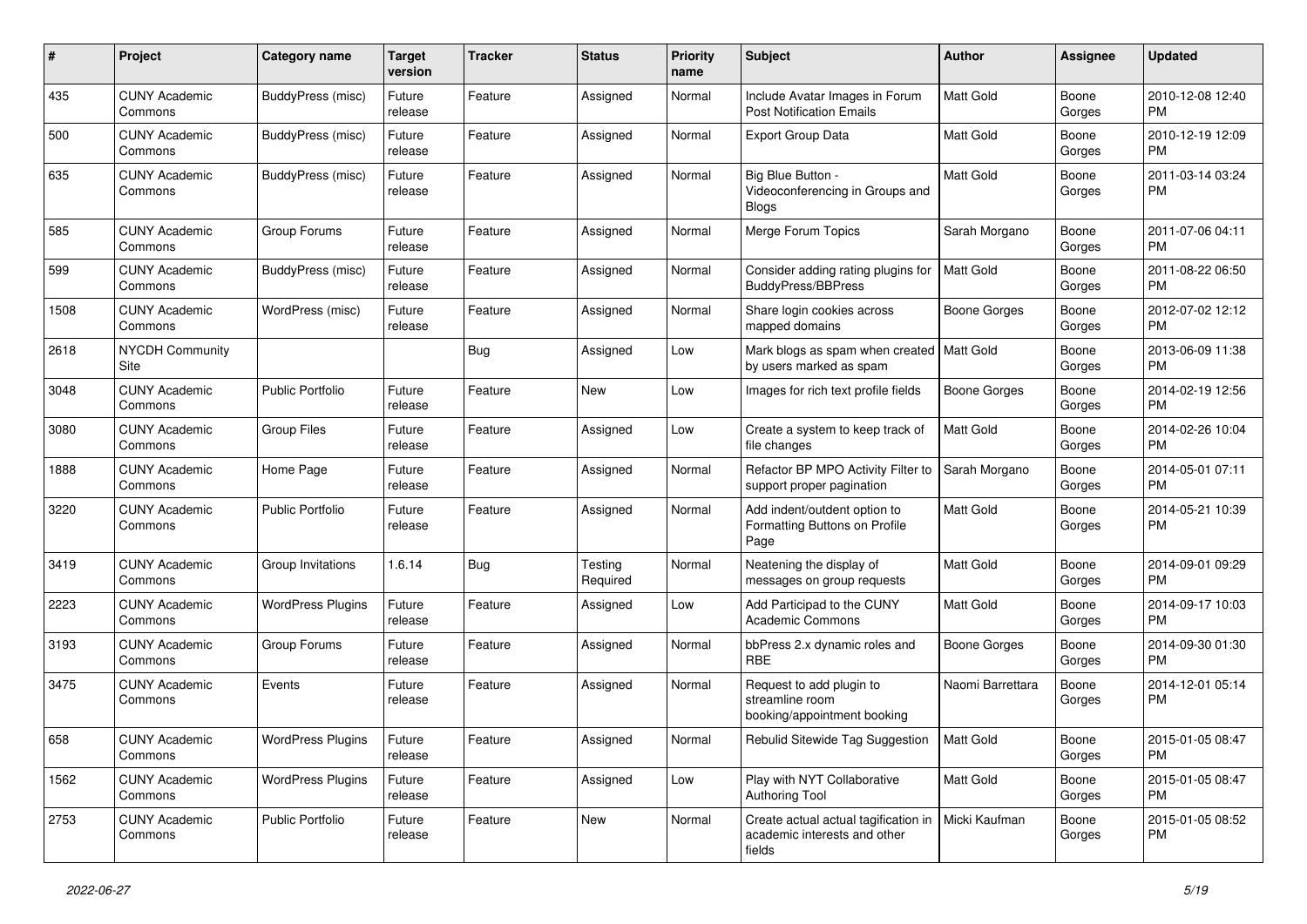| #    | Project                         | <b>Category name</b>     | Target<br>version | <b>Tracker</b> | <b>Status</b> | <b>Priority</b><br>name | <b>Subject</b>                                                    | <b>Author</b>       | <b>Assignee</b> | <b>Updated</b>                |
|------|---------------------------------|--------------------------|-------------------|----------------|---------------|-------------------------|-------------------------------------------------------------------|---------------------|-----------------|-------------------------------|
| 3042 | <b>CUNY Academic</b><br>Commons | <b>Public Portfolio</b>  | Future<br>release | Feature        | Assigned      | Normal                  | Browsing member interests                                         | <b>Matt Gold</b>    | Boone<br>Gorges | 2015-03-21 09:04<br><b>PM</b> |
| 3759 | <b>CUNY Academic</b><br>Commons | WordPress (misc)         | Future<br>release | Feature        | Assigned      | Normal                  | Review Interface for Adding Users   Matt Gold<br>to Blogs         |                     | Boone<br>Gorges | 2015-03-24 05:52<br><b>PM</b> |
| 3308 | <b>CUNY Academic</b><br>Commons | Group Invitations        | Future<br>release | Feature        | Assigned      | Normal                  | Allow members to rescind group<br>invitations                     | <b>Matt Gold</b>    | Boone<br>Gorges | 2015-04-01 08:53<br><b>PM</b> |
| 4053 | <b>CUNY Academic</b><br>Commons | Events                   | Future<br>release | Feature        | Assigned      | Normal                  | Create new tab for past events                                    | <b>Matt Gold</b>    | Boone<br>Gorges | 2015-05-12 02:10<br><b>PM</b> |
| 4238 | <b>CUNY Academic</b><br>Commons | Events                   | Future<br>release | Feature        | Assigned      | Normal                  | Copy Events to Other Groups?                                      | Matt Gold           | Boone<br>Gorges | 2015-07-02 10:08<br>AM        |
| 4592 | <b>CUNY Academic</b><br>Commons | Events                   | Future<br>release | Design/UX      | <b>New</b>    | Normal                  | Event Creation - Venue Dropdown   Samantha Raddatz<br>Slow        |                     | Boone<br>Gorges | 2015-09-14 04:56<br><b>PM</b> |
| 618  | <b>CUNY Academic</b><br>Commons | <b>BuddyPress Docs</b>   | Future<br>release | Feature        | Assigned      | Normal                  | <b>BuddyPress Docs: export formats</b>                            | <b>Boone Gorges</b> | Boone<br>Gorges | 2015-11-09 05:38<br><b>PM</b> |
| 1422 | <b>CUNY Academic</b><br>Commons | <b>BuddyPress Docs</b>   | Future<br>release | Feature        | Assigned      | Normal                  | Make "created Doc" activity icons<br>non-mini                     | <b>Boone Gorges</b> | Boone<br>Gorges | 2015-11-09 05:48<br><b>PM</b> |
| 519  | <b>CUNY Academic</b><br>Commons | <b>BuddyPress Docs</b>   | Future<br>release | Feature        | Assigned      | Low                     | TOC for individual docs - for new<br>BP "wiki-like" plugin        | scott voth          | Boone<br>Gorges | 2015-11-09 05:54<br><b>PM</b> |
| 1166 | <b>CUNY Academic</b><br>Commons | <b>Email Invitations</b> | Future<br>release | Feature        | <b>New</b>    | Low                     | Better organizational tools for<br>Sent Invites                   | Boone Gorges        | Boone<br>Gorges | 2015-11-09 06:02<br><b>PM</b> |
| 1165 | <b>CUNY Academic</b><br>Commons | <b>Email Invitations</b> | Future<br>release | Feature        | Assigned      | Low                     | Allow saved lists of invitees under<br>Send Invites               | Boone Gorges        | Boone<br>Gorges | 2015-11-09 06:03<br><b>PM</b> |
| 2013 | <b>CUNY Academic</b><br>Commons | <b>Public Portfolio</b>  | Future<br>release | Feature        | Assigned      | Low                     | Have Profile Privacy Options<br>show up only for filled-in fields | <b>Matt Gold</b>    | Boone<br>Gorges | 2015-11-09 06:09<br><b>PM</b> |
| 2325 | <b>CUNY Academic</b><br>Commons | BuddyPress (misc)        | Future<br>release | Feature        | Assigned      | Low                     | Profile should have separate<br>fields for first/last names       | local admin         | Boone<br>Gorges | 2015-11-09 06:09<br><b>PM</b> |
| 2610 | <b>CUNY Academic</b><br>Commons | Group Invitations        | Future<br>release | Feature        | Assigned      | Low                     | Request: Custom invitation<br>message to group invites            | local admin         | Boone<br>Gorges | 2015-11-09 06:13<br><b>PM</b> |
| 1460 | <b>CUNY Academic</b><br>Commons | Analytics                | Future<br>release | Feature        | Assigned      | Normal                  | <b>Update System Report</b>                                       | <b>Brian Foote</b>  | Boone<br>Gorges | 2015-11-09 06:13<br><b>PM</b> |
| 1744 | <b>CUNY Academic</b><br>Commons | <b>BuddyPress Docs</b>   | Future<br>release | Feature        | Assigned      | Normal                  | Spreadsheet-style Docs                                            | <b>Boone Gorges</b> | Boone<br>Gorges | 2015-11-09 06:13<br><b>PM</b> |
| 2523 | <b>CUNY Academic</b><br>Commons | <b>BuddyPress Docs</b>   | Future<br>release | Feature        | Assigned      | Normal                  | Allow Users to Upload Images to<br><b>BP</b> Docs                 | <b>Matt Gold</b>    | Boone<br>Gorges | 2015-11-09 06:14<br><b>PM</b> |
| 287  | <b>CUNY Academic</b><br>Commons | WordPress (misc)         | Future<br>release | Feature        | Assigned      | Normal                  | Create troubleshooting tool for<br>account sign-up                | Matt Gold           | Boone<br>Gorges | 2015-11-09 06:17<br><b>PM</b> |
| 554  | <b>CUNY Academic</b><br>Commons | BuddyPress (misc)        | Future<br>release | Feature        | Assigned      | Normal                  | Add Trackback notifications to<br>site-wide activity feed         | <b>Matt Gold</b>    | Boone<br>Gorges | 2015-11-09 06:19<br><b>PM</b> |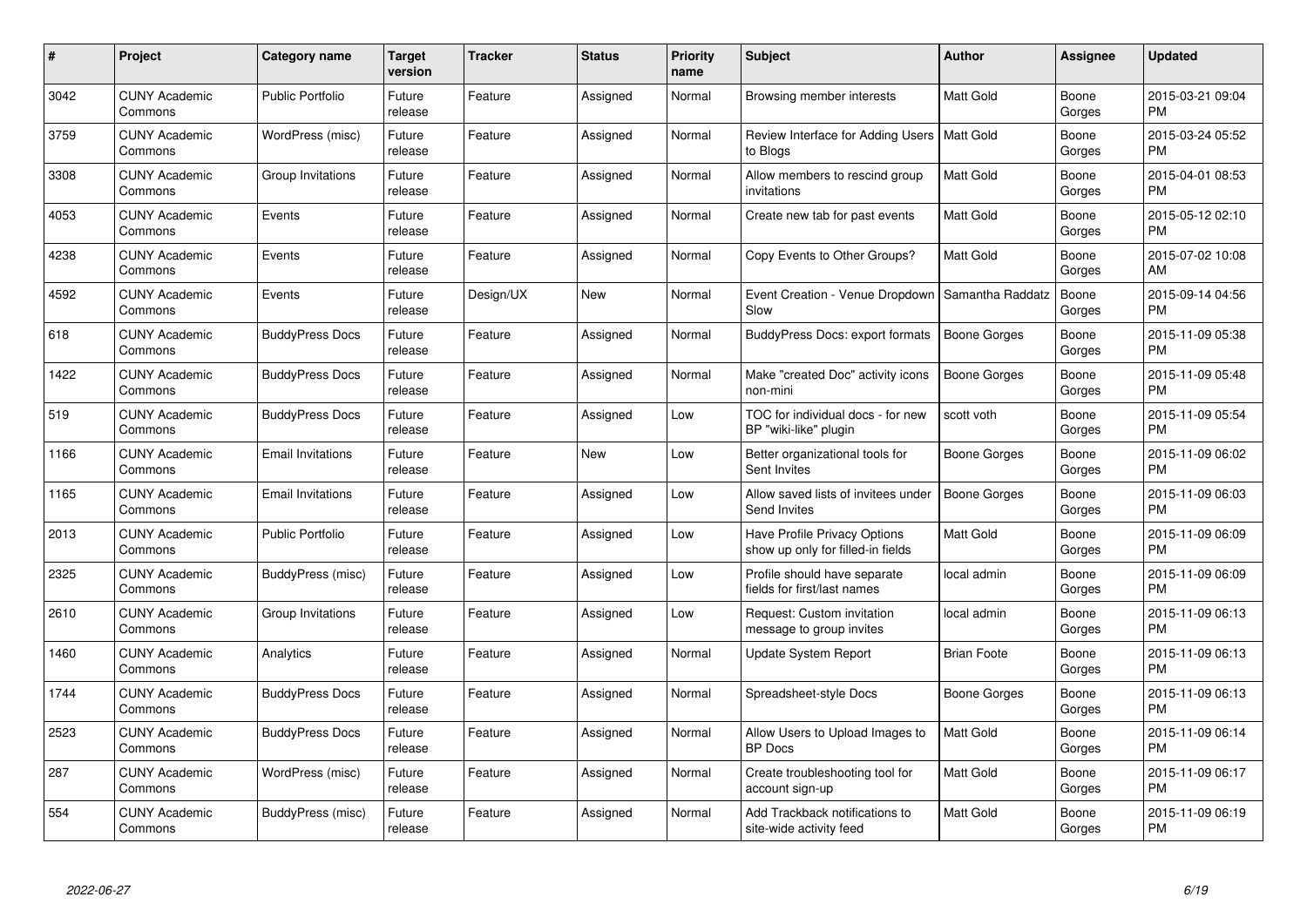| #    | Project                         | <b>Category name</b>           | <b>Target</b><br>version | <b>Tracker</b> | <b>Status</b>        | <b>Priority</b><br>name | Subject                                                                                         | Author                  | Assignee        | <b>Updated</b>                |
|------|---------------------------------|--------------------------------|--------------------------|----------------|----------------------|-------------------------|-------------------------------------------------------------------------------------------------|-------------------------|-----------------|-------------------------------|
| 1167 | <b>CUNY Academic</b><br>Commons | <b>Email Invitations</b>       | Future<br>release        | Feature        | New                  | Low                     | Allow email invitations to be<br>resent                                                         | <b>Boone Gorges</b>     | Boone<br>Gorges | 2015-11-12 12:53<br>AM        |
| 3230 | <b>CUNY Academic</b><br>Commons | Internal Tools and<br>Workflow | Not tracked              | Feature        | Assigned             | High                    | Scripts for quicker<br>provisioning/updating of<br>development environments                     | <b>Boone Gorges</b>     | Boone<br>Gorges | 2016-01-26 04:54<br>PM        |
| 5052 | <b>CUNY Academic</b><br>Commons | Social Paper                   | Future<br>release        | Feature        | New                  | Low                     | Sentence by sentence or line by<br>line comments (SP suggestion #3)                             | Marilyn Weber           | Boone<br>Gorges | 2016-02-11 10:24<br>PM        |
| 6014 | <b>CUNY Academic</b><br>Commons | Publicity                      | Future<br>release        | Publicity      | Reporter<br>Feedback | Normal                  | Google search listing                                                                           | Matt Gold               | Boone<br>Gorges | 2016-09-21 03:48<br>PM        |
| 5696 | <b>CUNY Academic</b><br>Commons | Events                         | Future<br>release        | Feature        | Assigned             | Normal                  | Events Calendar - display options<br>/ calendar aggregation                                     | <b>Matt Gold</b>        | Boone<br>Gorges | 2016-10-13 11:44<br>AM        |
| 4903 | <b>CUNY Academic</b><br>Commons | Events                         | Future<br>release        | Design/UX      | Assigned             | Normal                  | Improving visual appearance of<br>event calendars                                               | Matt Gold               | Boone<br>Gorges | 2016-10-13 11:51<br>AM        |
| 5182 | <b>CUNY Academic</b><br>Commons | Social Paper                   | Future<br>release        | Design/UX      | New                  | Normal                  | "Publishing" a private paper on<br>social paper?                                                | Raffi<br>Khatchadourian | Boone<br>Gorges | 2016-10-13 04:12<br>PM        |
| 1417 | <b>CUNY Academic</b><br>Commons | <b>BuddyPress Docs</b>         | Future<br>release        | Feature        | Assigned             | Low                     | <b>Bulk actions for BuddyPress Docs</b>                                                         | Boone Gorges            | Boone<br>Gorges | 2016-10-17 10:41<br>PM        |
| 6389 | <b>CUNY Academic</b><br>Commons | <b>BuddyPress Docs</b>         | Future<br>release        | Feature        | New                  | Low                     | Make Discussion Area Visible<br>When Editing a Doc                                              | Luke Waltzer            | Boone<br>Gorges | 2016-10-21 04:16<br><b>PM</b> |
| 5234 | <b>CUNY Academic</b><br>Commons | Membership                     | Future<br>release        | Feature        | Assigned             | Normal                  | Write Unconfirmed patch for WP                                                                  | <b>Boone Gorges</b>     | Boone<br>Gorges | 2016-10-24 11:18<br>AM        |
| 4980 | <b>CUNY Academic</b><br>Commons | Home Page                      | Future<br>release        | Feature        | Assigned             | Normal                  | CAC Featured Content -- Adding<br>Randomization                                                 | Matt Gold               | Boone<br>Gorges | 2016-12-12 03:01<br><b>PM</b> |
| 4481 | <b>CUNY Academic</b><br>Commons | Events                         | Future<br>release        | Feature        | New                  | Normal                  | Group admins/mods should have<br>the ability to unlink an event from<br>the group               | <b>Boone Gorges</b>     | Boone<br>Gorges | 2017-04-24 03:53<br>PM        |
| 8756 | <b>CUNY Academic</b><br>Commons | Group Blogs                    | Future<br>release        | Feature        | Hold                 | Normal                  | Connect multiple blogs to one<br>group?                                                         | Matt Gold               | Boone<br>Gorges | 2017-09-30 10:42<br>AM        |
| 8675 | <b>CUNY Academic</b><br>Commons | User Onboarding                | Future<br>release        | <b>Bug</b>     | Reporter<br>Feedback | Low                     | Add new User search screen calls<br>for the input of email address but<br>doesn't work with one | <b>Paul Hebert</b>      | Boone<br>Gorges | 2017-10-11 11:17<br>AM        |
| 3615 | <b>CUNY Academic</b><br>Commons | Redmine                        | Not tracked              | Feature        | New                  | Low                     | Create Redmine issues via email                                                                 | Dominic Gialio          | Boone<br>Gorges | 2017-11-16 11:36<br>AM        |
| 3580 | <b>CUNY Academic</b><br>Commons | Group Blogs                    | Future<br>release        | Feature        | New                  | Normal                  | Multiple blogs per group                                                                        | Boone Gorges            | Boone<br>Gorges | 2018-02-20 02:02<br><b>PM</b> |
| 9211 | <b>CUNY Academic</b><br>Commons | <b>WordPress Plugins</b>       | Future<br>release        | Support        | Reporter<br>Feedback | Normal                  | Auto-Role Setting in Forum Plugin<br>Causing Some Confusion                                     | Luke Waltzer            | Boone<br>Gorges | 2018-03-13 11:44<br>AM        |
| 7022 | <b>CUNY Academic</b><br>Commons | Announcements                  | Future<br>release        | <b>Bug</b>     | New                  | Normal                  | Sitewide announcements should<br>be displayed on, and dismissable<br>from, mapped domains       | Boone Gorges            | Boone<br>Gorges | 2018-03-22 10:18<br>AM        |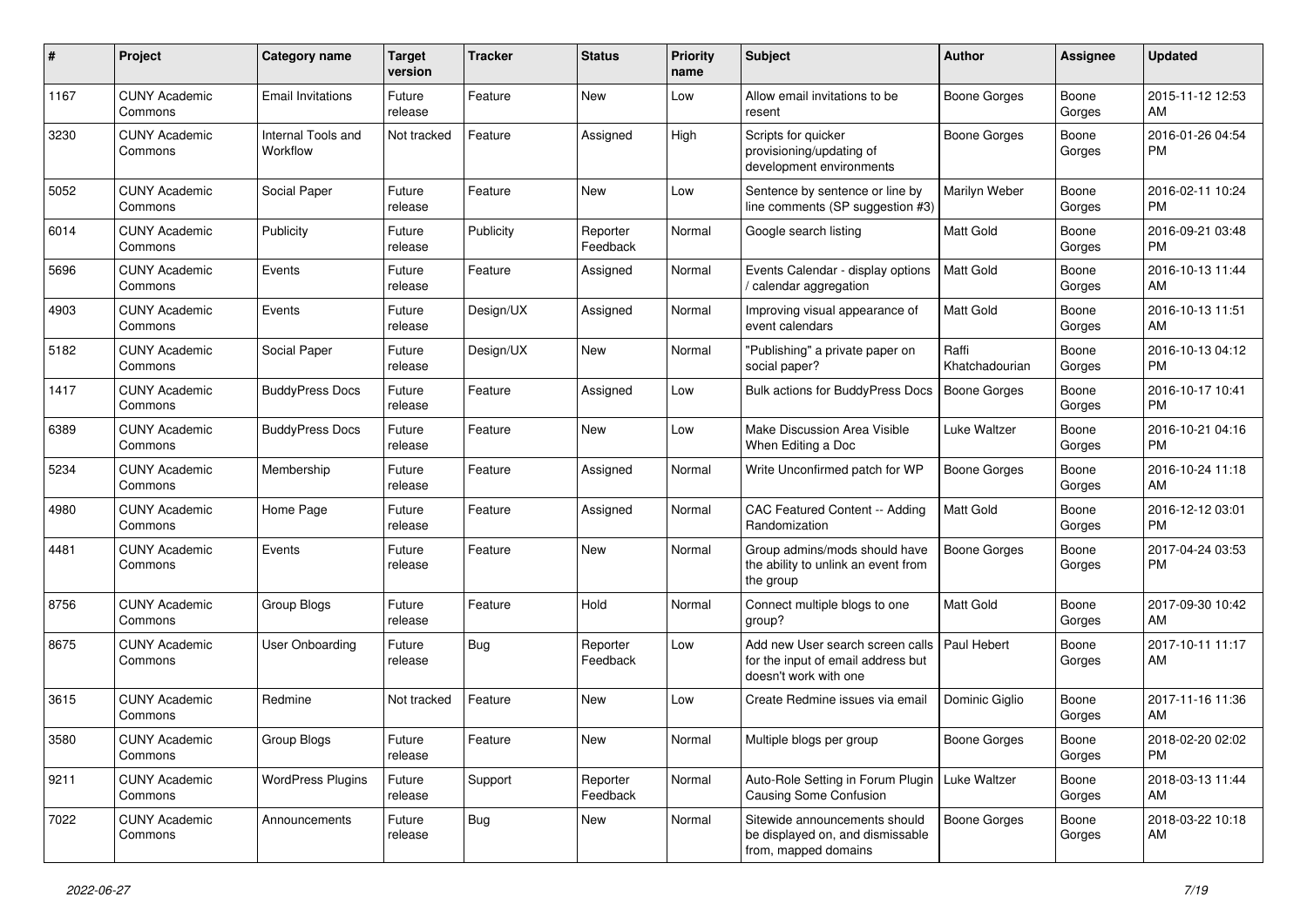| #     | Project                         | <b>Category name</b>       | <b>Target</b><br>version | <b>Tracker</b> | <b>Status</b>        | <b>Priority</b><br>name | <b>Subject</b>                                                                             | <b>Author</b>     | Assignee        | <b>Updated</b>                |
|-------|---------------------------------|----------------------------|--------------------------|----------------|----------------------|-------------------------|--------------------------------------------------------------------------------------------|-------------------|-----------------|-------------------------------|
| 9207  | <b>CUNY Academic</b><br>Commons |                            | Future<br>release        | Support        | Reporter<br>Feedback | Normal                  | display dashboards made in<br>Tableau?                                                     | Marilyn Weber     | Boone<br>Gorges | 2018-04-10 10:42<br>AM        |
| 7663  | <b>CUNY Academic</b><br>Commons | Social Paper               | Future<br>release        | Bug            | <b>New</b>           | Normal                  | Social Paper notifications not<br>formatted correctly on secondary<br>sites                | Boone Gorges      | Boone<br>Gorges | 2018-04-16 03:52<br><b>PM</b> |
| 7981  | <b>CUNY Academic</b><br>Commons | Social Paper               | Future<br>release        | Bug            | New                  | Normal                  | Social Paper comments should<br>not go to spam                                             | Luke Waltzer      | Boone<br>Gorges | 2018-04-16 03:52<br><b>PM</b> |
| 3768  | <b>CUNY Academic</b><br>Commons | <b>Public Portfolio</b>    | Future<br>release        | Feature        | Assigned             | Normal                  | Institutions/Past positions on<br>public portfolios                                        | <b>Matt Gold</b>  | Boone<br>Gorges | 2018-04-23 10:44<br>AM        |
| 9895  | <b>CUNY Academic</b><br>Commons | Onboarding                 | Future<br>release        | Feature        | Assigned             | Normal                  | Add "Accept Invitation"<br>link/button/function to Group<br>and/or Site invitation emails? | Luke Waltzer      | Boone<br>Gorges | 2018-06-07 12:42<br><b>PM</b> |
| 9515  | <b>CUNY Academic</b><br>Commons | <b>WordPress Plugins</b>   | Not tracked              | Bug            | Reporter<br>Feedback | Normal                  | Text to Speech plugin - "More<br>Slowly" checkbox not working                              | scott voth        | Boone<br>Gorges | 2018-06-13 02:26<br><b>PM</b> |
| 9941  | <b>CUNY Academic</b><br>Commons | Wiki                       | Not tracked              | Support        | Assigned             | Normal                  | Wiki functionality                                                                         | Matt Gold         | Boone<br>Gorges | 2018-06-26 10:57<br>AM        |
| 10040 | <b>CUNY Academic</b><br>Commons | WordPress (misc)           | Not tracked              | Bug            | Reporter<br>Feedback | Normal                  | User doesn't see full list of themes   Matt Gold                                           |                   | Boone<br>Gorges | 2018-07-25 10:12<br>AM        |
| 9979  | <b>CUNY Academic</b><br>Commons | <b>Email Notifications</b> | Not tracked              | Bug            | Reporter<br>Feedback | Normal                  | Reports of slow email activation<br>emails                                                 | <b>Matt Gold</b>  | Boone<br>Gorges | 2018-08-29 09:40<br><b>PM</b> |
| 9947  | <b>CUNY Academic</b><br>Commons | <b>WordPress Plugins</b>   | Future<br>release        | Feature        | Reporter<br>Feedback | Normal                  | Install H5P quiz plugin                                                                    | <b>Matt Gold</b>  | Boone<br>Gorges | 2018-09-11 11:01<br>AM        |
| 10368 | <b>CUNY Academic</b><br>Commons |                            | Future<br>release        | Feature        | Assigned             | Normal                  | Use ORCID data to populate<br>academic profile page                                        | Stephen Francoeur | Boone<br>Gorges | 2018-09-25 01:53<br><b>PM</b> |
| 9289  | <b>CUNY Academic</b><br>Commons | <b>WordPress Plugins</b>   | Future<br>release        | Bug            | Reporter<br>Feedback | Normal                  | <b>Email Users Plugin</b>                                                                  | Laurie Hurson     | Boone<br>Gorges | 2018-10-24 12:34<br><b>PM</b> |
| 9926  | <b>CUNY Academic</b><br>Commons | <b>WordPress Plugins</b>   | Future<br>release        | Bug            | New                  | Normal                  | twitter-mentions-as-comments<br>cron jobs can run long                                     | Boone Gorges      | Boone<br>Gorges | 2018-10-24 12:34<br><b>PM</b> |
| 10794 | <b>CUNY Academic</b><br>Commons | Performance                | Not tracked              | Bug            | <b>New</b>           | Normal                  | Memcached connection<br>occasionally breaks                                                | Boone Gorges      | Boone<br>Gorges | 2018-12-06 03:30<br><b>PM</b> |
| 11449 | <b>CUNY Academic</b><br>Commons | WordPress - Media          | Not tracked              | Support        | Reporter<br>Feedback | Normal                  | Cloning Media Library for JITP<br>from Staging to Production Site                          | Patrick DeDauw    | Boone<br>Gorges | 2019-05-13 12:00<br><b>PM</b> |
| 11386 | <b>CUNY Academic</b><br>Commons | WordPress - Media          | Not tracked              | Support        | Reporter<br>Feedback | Normal                  | disappearing images                                                                        | scott voth        | Boone<br>Gorges | 2019-05-14 10:32<br>AM        |
| 11496 | <b>CUNY Academic</b><br>Commons | <b>Public Portfolio</b>    | 1.15.2                   | Support        | <b>New</b>           | Normal                  | Replace Twitter Icon on Member<br>Portfolio page                                           | scott voth        | Boone<br>Gorges | 2019-06-06 01:03<br><b>PM</b> |
| 11531 | <b>CUNY Academic</b><br>Commons | Events                     | Future<br>release        | Feature        | <b>New</b>           | Normal                  | Main Events calendar should<br>include non-public events that<br>user has access to        | scott voth        | Boone<br>Gorges | 2019-06-11 10:00<br>AM        |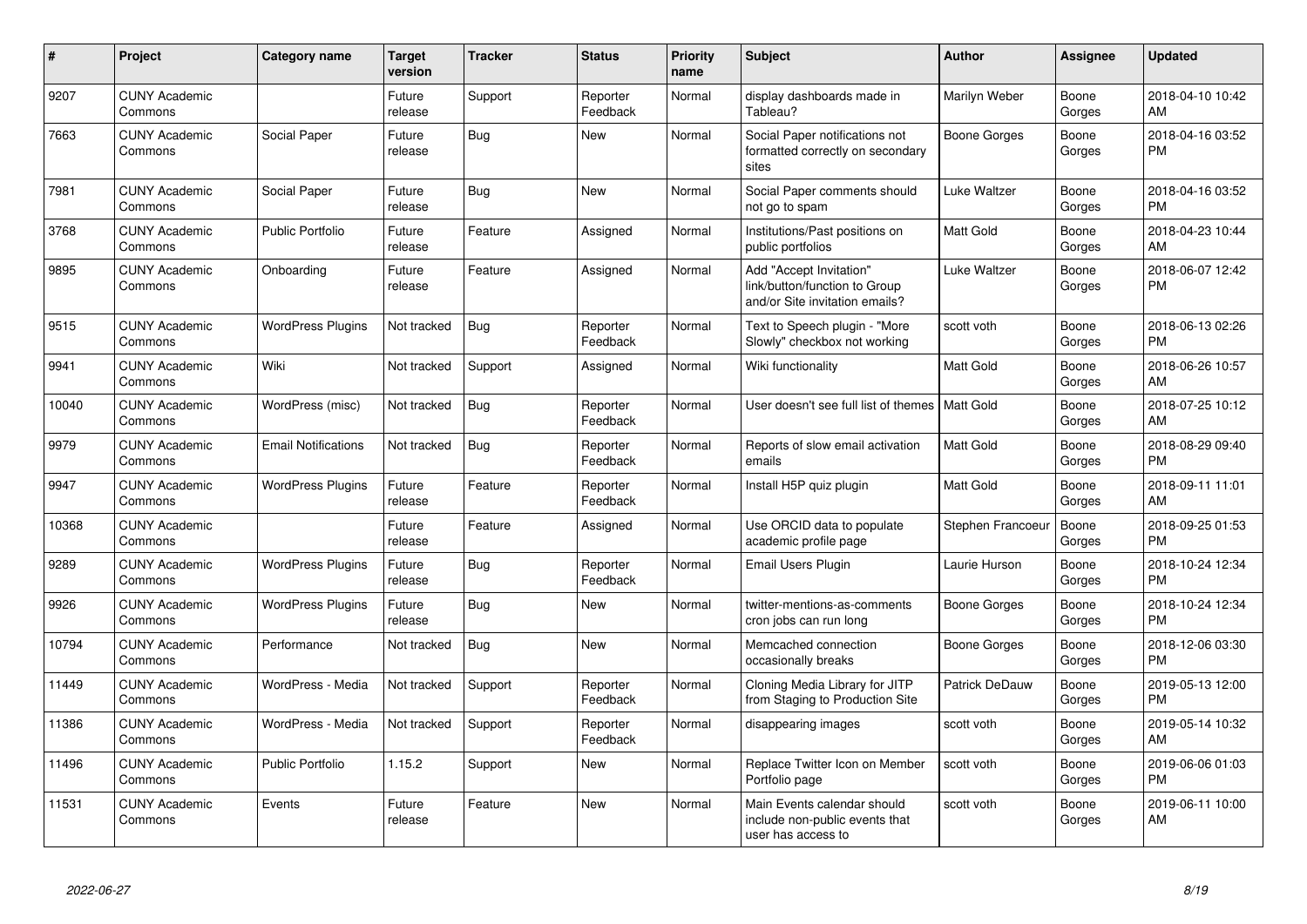| #     | Project                         | <b>Category name</b>       | <b>Target</b><br>version | <b>Tracker</b> | <b>Status</b>        | <b>Priority</b><br>name | Subject                                                                                       | Author              | <b>Assignee</b> | <b>Updated</b>                |
|-------|---------------------------------|----------------------------|--------------------------|----------------|----------------------|-------------------------|-----------------------------------------------------------------------------------------------|---------------------|-----------------|-------------------------------|
| 10678 | <b>CUNY Academic</b><br>Commons |                            | Not tracked              | Bug            | Reporter<br>Feedback | High                    | Newsletter Plugin Not Sending<br><b>Out Newsletters</b>                                       | Mark Webb           | Boone<br>Gorges | 2019-09-16 09:38<br><b>PM</b> |
| 8836  | <b>CUNY Academic</b><br>Commons | <b>Blogs (BuddyPress)</b>  | Future<br>release        | Feature        | Assigned             | Normal                  | Redesign site launch process                                                                  | Matt Gold           | Boone<br>Gorges | 2019-10-03 02:49<br><b>PM</b> |
| 11945 | <b>CUNY Academic</b><br>Commons | Reckoning                  | Future<br>release        | Feature        | Reporter<br>Feedback | Normal                  | Add Comments bubble to<br>Reckoning views                                                     | Boone Gorges        | Boone<br>Gorges | 2019-11-12 05:14<br><b>PM</b> |
| 12091 | <b>CUNY Academic</b><br>Commons | Group Files                | Future<br>release        | Feature        | New                  | Normal                  | Improved pre-upload file<br>validation for bp-group-documents                                 | <b>Boone Gorges</b> | Boone<br>Gorges | 2019-11-14 01:21<br><b>PM</b> |
| 12438 | <b>CUNY Academic</b><br>Commons | Courses                    | Not tracked              | <b>Bug</b>     | New                  | Normal                  | Site appearing twice                                                                          | Laurie Hurson       | Boone<br>Gorges | 2020-02-18 01:34<br><b>PM</b> |
| 12911 | <b>CUNY Academic</b><br>Commons |                            | Not tracked              | Feature        | New                  | Normal                  | Block access to xmlrpc.php based<br>on User-Agent                                             | <b>Boone Gorges</b> | Boone<br>Gorges | 2020-06-09 05:12<br><b>PM</b> |
| 3002  | <b>CUNY Academic</b><br>Commons | Search                     | Future<br>release        | Feature        | Assigned             | Normal                  | Overhaul CAC search by using<br>external search appliance                                     | Boone Gorges        | Boone<br>Gorges | 2020-07-15 03:05<br><b>PM</b> |
| 13370 | <b>CUNY Academic</b><br>Commons | Group Library              | Future<br>release        | Feature        | New                  | Normal                  | Library bulk deletion and folder<br>editing                                                   | Colin McDonald      | Boone<br>Gorges | 2020-10-13 10:41<br>AM        |
| 13466 | <b>CUNY Academic</b><br>Commons | Cavalcade                  | Future<br>release        | Feature        | New                  | Normal                  | Automated cleanup for duplicate<br>Cavalcade tasks                                            | <b>Boone Gorges</b> | Boone<br>Gorges | 2020-10-13 05:24<br><b>PM</b> |
| 14113 | <b>CUNY Academic</b><br>Commons | WordPress (misc)           | Future<br>release        | Bug            | Hold                 | Normal                  | Block Editor Not Working on this<br>page - Json error                                         | scott voth          | Boone<br>Gorges | 2021-03-05 11:01<br>AM        |
| 14483 | <b>CUNY Academic</b><br>Commons | WordPress - Media          | Not tracked              | Bug            | Reporter<br>Feedback | Normal                  | Wordpress PDF Embed Stopped<br>Working after JITP Media Clone                                 | Patrick DeDauw      | Boone<br>Gorges | 2021-05-20 01:51<br><b>PM</b> |
| 13949 | <b>CUNY Academic</b><br>Commons |                            | Not tracked              | <b>Bug</b>     | New                  | Normal                  | Continued debugging of runaway<br>MySQL connections                                           | <b>Matt Gold</b>    | Boone<br>Gorges | 2021-09-14 10:42<br>AM        |
| 12042 | <b>CUNY Academic</b><br>Commons | <b>Email Notifications</b> | Future<br>release        | Feature        | New                  | Normal                  | Improved error logging for BPGES   Boone Gorges<br>send queue                                 |                     | Boone<br>Gorges | 2021-11-19 12:25<br><b>PM</b> |
| 14309 | <b>CUNY Academic</b><br>Commons | Group Library              | Future<br>release        | Feature        | New                  | Normal                  | Better handling of<br>bp_group_document file<br>download attempts when file is<br>not present | <b>Boone Gorges</b> | Boone<br>Gorges | 2021-11-19 12:28<br><b>PM</b> |
| 13835 | <b>CUNY Academic</b><br>Commons | WordPress (misc)           | Future<br>release        | Feature        | New                  | Normal                  | Allow OneSearch widget to have<br>'CUNY' as campus                                            | <b>Boone Gorges</b> | Boone<br>Gorges | 2021-11-19 12:39<br><b>PM</b> |
| 10226 | <b>CUNY Academic</b><br>Commons | Courses                    | Future<br>release        | Feature        | New                  | Normal                  | Add "My Courses" to drop down<br>list                                                         | scott voth          | Boone<br>Gorges | 2021-11-19 12:42<br>PM        |
| 14987 | <b>CUNY Academic</b><br>Commons | <b>WordPress Plugins</b>   | Future<br>release        | Bug            | New                  | Normal                  | Elementor update causes<br>database freeze-up                                                 | <b>Boone Gorges</b> | Boone<br>Gorges | 2021-11-29 12:02<br>PM        |
| 14908 | <b>CUNY Academic</b><br>Commons | Performance                |                          | <b>Bug</b>     | New                  | Normal                  | Stale object cache on cdev                                                                    | Raymond Hoh         | Boone<br>Gorges | 2021-12-07 09:45<br>AM        |
| 14184 | <b>CUNY Academic</b><br>Commons | Public Portfolio           | Future<br>release        | Feature        | New                  | Normal                  | Centralized mechanism for storing<br>Campus affiliations                                      | Boone Gorges        | Boone<br>Gorges | 2022-01-04 11:35<br>AM        |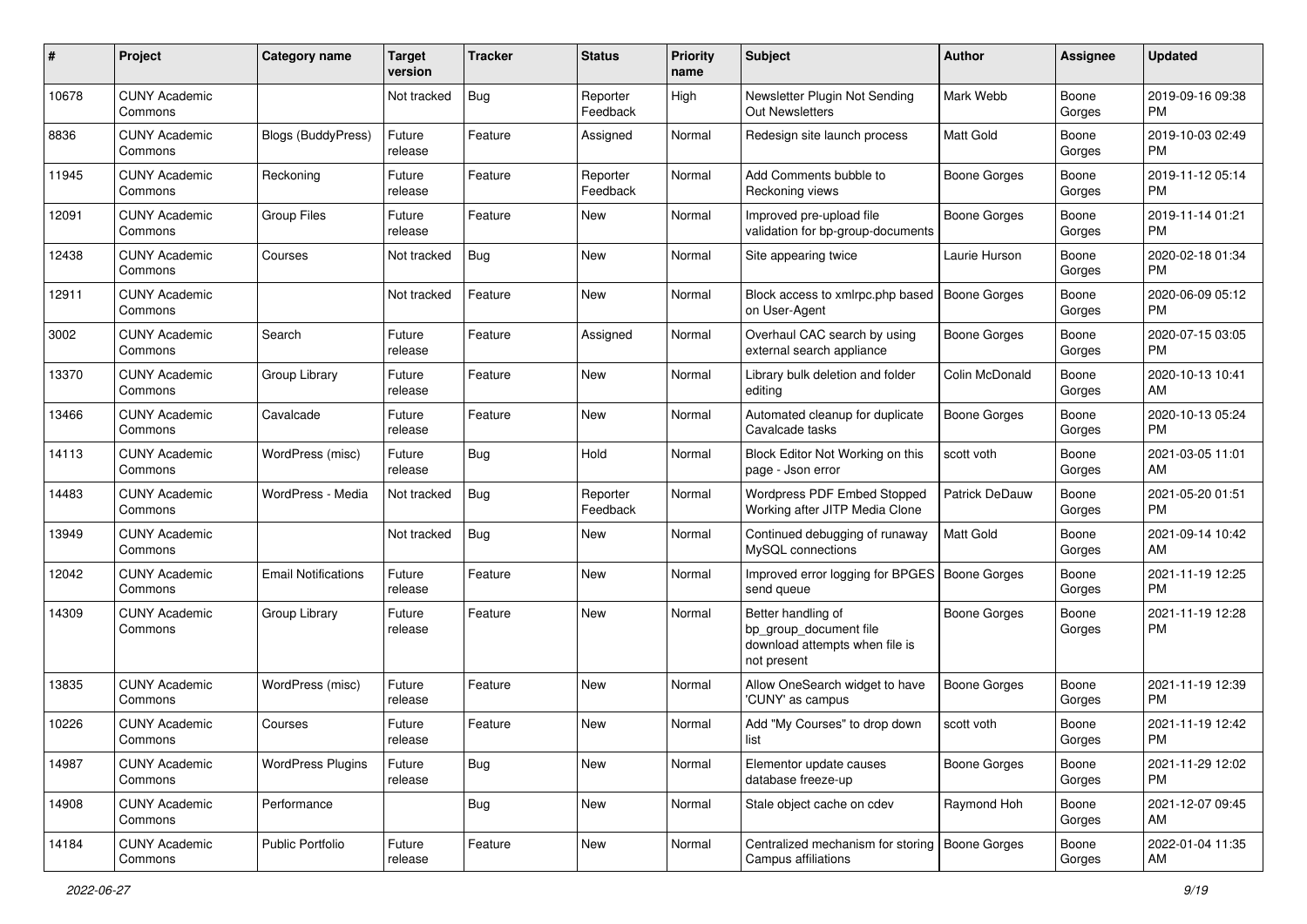| $\#$  | Project                         | <b>Category name</b>       | <b>Target</b><br>version | <b>Tracker</b> | <b>Status</b>        | <b>Priority</b><br>name | <b>Subject</b>                                                         | <b>Author</b>           | <b>Assignee</b> | <b>Updated</b>                |
|-------|---------------------------------|----------------------------|--------------------------|----------------|----------------------|-------------------------|------------------------------------------------------------------------|-------------------------|-----------------|-------------------------------|
| 14504 | <b>CUNY Academic</b><br>Commons |                            | Not tracked              | Publicity      | Reporter<br>Feedback | Normal                  | Adding showcases to home page<br>menu                                  | Laurie Hurson           | Boone<br>Gorges | 2022-01-19 03:26<br><b>PM</b> |
| 15242 | <b>CUNY Academic</b><br>Commons | Performance                | Not tracked              | Bug            | Reporter<br>Feedback | Normal                  | Slugist site                                                           | Raffi<br>Khatchadourian | Boone<br>Gorges | 2022-02-07 11:14<br>AM        |
| 15767 | <b>CUNY Academic</b><br>Commons | WordPress (misc)           |                          | Support        | New                  | Normal                  | Site loading slowly                                                    | scott voth              | Boone<br>Gorges | 2022-04-04 08:56<br><b>PM</b> |
| 8900  | <b>CUNY Academic</b><br>Commons | Accessibility              | Future<br>release        | Feature        | Assigned             | Normal                  | Look into tools to enforce<br>accessibility in WP environment          | <b>Matt Gold</b>        | Boone<br>Gorges | 2022-04-26 11:59<br>AM        |
| 8901  | <b>CUNY Academic</b><br>Commons | Accessibility              | Future<br>release        | Feature        | Assigned             | Normal                  | Theme analysis for accessibility                                       | <b>Matt Gold</b>        | Boone<br>Gorges | 2022-04-26 11:59<br>AM        |
| 8835  | <b>CUNY Academic</b><br>Commons | Blogs (BuddyPress)         | Future<br>release        | Feature        | <b>New</b>           | Normal                  | Extend cuny.is shortlinks to sites                                     | Luke Waltzer            | Boone<br>Gorges | 2022-04-26 11:59<br>AM        |
| 16092 | <b>CUNY Academic</b><br>Commons |                            | Future<br>release        | Feature        | Hold                 | Normal                  | Don't show main site in Site<br>search results                         | Boone Gorges            | Boone<br>Gorges | 2022-05-17 03:12<br><b>PM</b> |
| 15210 | <b>CUNY Academic</b><br>Commons | Analytics                  | Not tracked              | Design/UX      | <b>New</b>           | Normal                  | Google Analytics improvements                                          | Colin McDonald          | Boone<br>Gorges | 2022-05-24 10:47<br>AM        |
| 15883 | <b>CUNY Academic</b><br>Commons |                            | 2.1.0                    | Feature        | <b>New</b>           | Normal                  | Release BPGES update                                                   | Boone Gorges            | Boone<br>Gorges | 2022-05-26 10:39<br>AM        |
| 15604 | <b>CUNY Academic</b><br>Commons | <b>Email Notifications</b> | Future<br>release        | Feature        | Assigned             | Normal                  | Restructure Commons Group<br>Digest Email Messages                     | <b>Matt Gold</b>        | Boone<br>Gorges | 2022-05-26 10:45<br>AM        |
| 12121 | <b>CUNY Academic</b><br>Commons | <b>WordPress Plugins</b>   | 2.0.2                    | Feature        | Reporter<br>Feedback | Normal                  | Embedding H5P Iframes on<br>Commons Site                               | Laurie Hurson           | Boone<br>Gorges | 2022-06-14 11:36<br>AM        |
| 16199 | <b>CUNY Academic</b><br>Commons | <b>Directories</b>         | 2.0.2                    | <b>Bug</b>     | New                  | Normal                  | Removed "Semester" Filter from<br><b>Courses Directory</b>             | Laurie Hurson           | Boone<br>Gorges | 2022-06-14 11:36<br>AM        |
| 860   | <b>CUNY Academic</b><br>Commons | Design                     | Future<br>release        | Design/UX      | Assigned             | Normal                  | <b>Standardize Button Treatment</b><br>Across the Commons              | Chris Stein             | Chris Stein     | 2014-05-01 09:45<br>AM        |
| 3354  | <b>CUNY Academic</b><br>Commons | <b>Group Files</b>         | Future<br>release        | Feature        | Assigned             | Low                     | Allow Group Download of Multiple<br><b>Selected Files</b>              | <b>Matt Gold</b>        | Chris Stein     | 2014-08-01 08:50<br>AM        |
| 3330  | <b>CUNY Academic</b><br>Commons | My Commons                 | Future<br>release        | Feature        | Assigned             | Normal                  | 'Commons Information" tool                                             | Boone Gorges            | Chris Stein     | 2014-09-22 08:46<br><b>PM</b> |
| 2832  | <b>CUNY Academic</b><br>Commons | <b>Public Portfolio</b>    | Future<br>release        | Feature        | Assigned             | Normal                  | Improve interface for (not)<br>auto-linking profile fields             | Boone Gorges            | Chris Stein     | 2015-01-05 08:52<br><b>PM</b> |
| 2754  | <b>CUNY Academic</b><br>Commons | Design                     | Future<br>release        | Feature        | Assigned             | Normal                  | Determine strategy for CAC logo<br>handling in top header              | Micki Kaufman           | Chris Stein     | 2015-01-05 08:53<br><b>PM</b> |
| 3770  | <b>CUNY Academic</b><br>Commons | Public Portfolio           | Future<br>release        | Feature        | Assigned             | Normal                  | Improve Layout/Formatting of<br>Positions Area on Public<br>Portfolios | Matt Gold               | Chris Stein     | 2015-04-01 09:17<br><b>PM</b> |
| 3059  | <b>CUNY Academic</b><br>Commons | Group Forums               | Future<br>release        | Design/UX      | <b>New</b>           | Normal                  | Forum Post Permissable Content<br><b>Explanatory Text</b>              | Chris Stein             | Chris Stein     | 2015-04-02 11:27<br>AM        |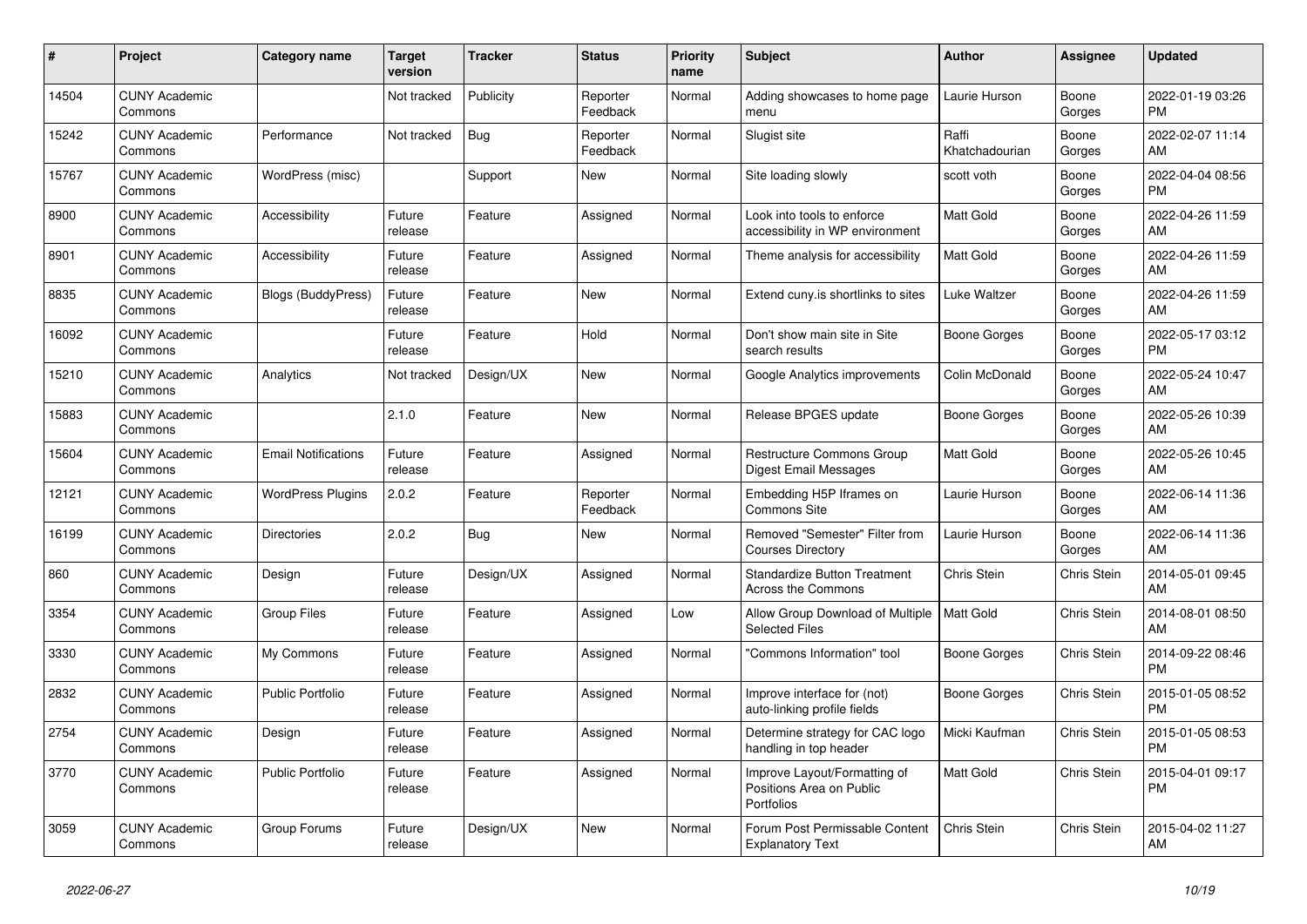| #     | Project                                                                 | Category name                  | <b>Target</b><br>version | <b>Tracker</b> | <b>Status</b>        | <b>Priority</b><br>name | <b>Subject</b>                                                   | <b>Author</b>        | <b>Assignee</b>     | <b>Updated</b>                |
|-------|-------------------------------------------------------------------------|--------------------------------|--------------------------|----------------|----------------------|-------------------------|------------------------------------------------------------------|----------------------|---------------------|-------------------------------|
| 365   | <b>CUNY Academic</b><br>Commons                                         | WordPress (misc)               | Future<br>release        | Feature        | Assigned             | Normal                  | <b>Create Mouseover Tooltips</b><br>throughout Site              | Matt Gold            | Chris Stein         | 2015-11-09 06:18<br><b>PM</b> |
| 5827  | <b>CUNY Academic</b><br>Commons                                         | <b>Public Portfolio</b>        | Future<br>release        | Bug            | Assigned             | Normal                  | Academic Interests square<br>bracket links not working           | scott voth           | Chris Stein         | 2016-08-11 11:59<br><b>PM</b> |
| 2881  | <b>CUNY Academic</b><br>Commons                                         | <b>Public Portfolio</b>        | Future<br>release        | Feature        | Assigned             | Normal                  | Redesign the UX for Profiles                                     | <b>Chris Stein</b>   | Chris Stein         | 2016-10-13 12:45<br><b>PM</b> |
| 9028  | <b>CUNY Academic</b><br>Commons                                         | Onboarding                     | Future<br>release        | Feature        | Assigned             | Normal                  | suggest groups to new members<br>during the registration process | <b>Matt Gold</b>     | Chris Stein         | 2018-10-24 12:34<br><b>PM</b> |
| 1544  | <b>CUNY Academic</b><br>Commons                                         | Groups (misc)                  | Future<br>release        | Feature        | Reporter<br>Feedback | Normal                  | Group Filtering and Sorting                                      | Matt Gold            | Chris Stein         | 2019-03-01 02:25<br><b>PM</b> |
| 10354 | <b>CUNY Academic</b><br>Commons                                         | <b>Public Portfolio</b>        | Future<br>release        | Feature        | <b>New</b>           | Normal                  | Opt out of Having a Profile Page                                 | scott voth           | Chris Stein         | 2020-05-12 10:43<br>AM        |
| 8078  | <b>CUNY Academic</b><br>Commons                                         | <b>WordPress Plugins</b>       | Future<br>release        | System Upgrade | Assigned             | Normal                  | <b>CommentPress Updates</b>                                      | Margaret Galvan      | Christian<br>Wach   | 2017-05-08 03:49<br><b>PM</b> |
| 13199 | <b>CUNY Academic</b><br>Commons                                         | Group Forums                   | Future<br>release        | Feature        | <b>New</b>           | Normal                  | <b>Favoring Groups over bbPress</b><br>plugin                    | Colin McDonald       | Colin<br>McDonald   | 2021-11-19 12:28<br><b>PM</b> |
| 4438  | <b>CUNY Academic</b><br>Commons                                         | Events                         | Future<br>release        | <b>Bug</b>     | Assigned             | Normal                  | Events Calendar - Export<br><b>Recurring Events</b>              | scott voth           | Daniel Jones        | 2016-05-23 04:25<br><b>PM</b> |
| 5268  | <b>CUNY Academic</b><br>Commons                                         | Group Forums                   | Future<br>release        | Bug            | Assigned             | Normal                  | Long-time to post to multiple<br>groups                          | Luke Waltzer         | Daniel Jones        | 2016-09-07 06:31<br><b>PM</b> |
| 940   | <b>CUNY Academic</b><br>Commons                                         | Redmine                        | Future<br>release        | Feature        | Assigned             | Low                     | Communication with users after<br>releases                       | Matt Gold            | Dominic<br>Giglio   | 2012-09-09 04:36<br><b>PM</b> |
| 1983  | <b>CUNY Academic</b><br>Commons                                         | Home Page                      | Future<br>release        | Feature        | Assigned             | Low                     | Media Library integration with<br><b>Featured Content plugin</b> | Boone Gorges         | Dominic<br>Giglio   | 2014-03-17 10:34<br>AM        |
| 2167  | <b>CUNY Academic</b><br>Commons                                         | WordPress (misc)               | Future<br>release        | <b>Bug</b>     | Assigned             | Normal                  | <b>CAC-Livestream Plugin Issues</b>                              | <b>Michael Smith</b> | Dominic<br>Giglio   | 2015-01-02 03:06<br><b>PM</b> |
| 412   | <b>CUNY Academic</b><br>Commons                                         | <b>WordPress Themes</b>        | Future<br>release        | Feature        | Assigned             | Normal                  | <b>Featured Themes</b>                                           | <b>Matt Gold</b>     | Dominic<br>Giglio   | 2015-01-05 08:44<br><b>PM</b> |
| 12062 | AD/O365 Transition<br>from NonMatric to<br><b>Matriculated Students</b> |                                |                          | Feature        | In Progress          | Normal                  | create solution and console<br>project                           | Emilio Rodriguez     | Emilio<br>Rodriguez | 2019-11-12 03:56<br><b>PM</b> |
| 9835  | <b>CUNY Academic</b><br>Commons                                         | Group Forums                   | Future<br>release        | Bug            | Assigned             | Normal                  | add a "like" function?                                           | Marilyn Weber        | <b>Erik Trainer</b> | 2018-06-05 01:49<br><b>PM</b> |
| 13331 | <b>CUNY Academic</b><br>Commons                                         | Site cloning                   | Future<br>release        | Bug            | <b>New</b>           | Normal                  | Combine Site Template and<br>Clone operations                    | <b>Boone Gorges</b>  | Jeremy Felt         | 2021-11-19 12:39<br><b>PM</b> |
| 13891 | <b>CUNY Academic</b><br>Commons                                         | Internal Tools and<br>Workflow | 2.1.0                    | Feature        | New                  | Normal                  | Migrate automated linting to<br>GitHub Actions                   | Boone Gorges         | Jeremy Felt         | 2022-05-26 10:45<br>AM        |
| 15194 | <b>CUNY Academic</b><br>Commons                                         | Internal Tools and<br>Workflow | 2.1.0                    | Feature        | <b>New</b>           | Normal                  | PHPCS sniff for un-restored<br>switch_to_blog() calls            | Boone Gorges         | Jeremy Felt         | 2022-05-26 10:45<br>AM        |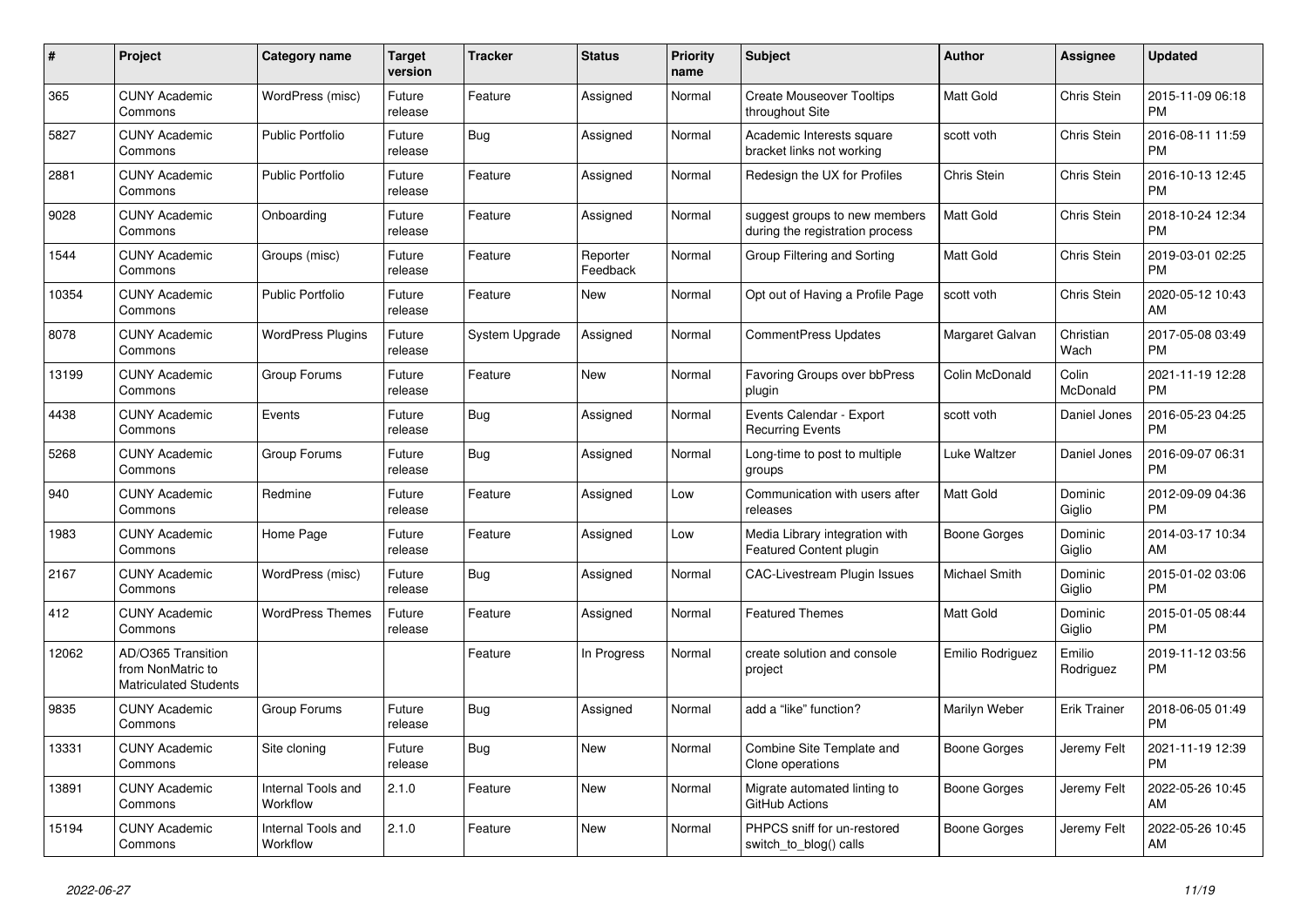| #     | Project                         | <b>Category name</b>      | <b>Target</b><br>version | <b>Tracker</b> | <b>Status</b>        | <b>Priority</b><br>name | Subject                                                                                           | Author                  | <b>Assignee</b>    | <b>Updated</b>                |
|-------|---------------------------------|---------------------------|--------------------------|----------------|----------------------|-------------------------|---------------------------------------------------------------------------------------------------|-------------------------|--------------------|-------------------------------|
| 11879 | <b>CUNY Academic</b><br>Commons |                           | Not tracked              | <b>Bug</b>     | New                  | Normal                  | Hypothesis comments appearing<br>on multiple, different pdfs across<br>blogs                      | Laurie Hurson           | Laurie Hurson      | 2019-09-19 02:39<br><b>PM</b> |
| 8666  | <b>CUNY Academic</b><br>Commons | Teaching                  | Not tracked              | Documentation  | Assigned             | Normal                  | Create Teaching on the<br>Commons Resource Page                                                   | <b>Matt Gold</b>        | Laurie Hurson      | 2019-09-23 03:16<br><b>PM</b> |
| 11517 | <b>CUNY Academic</b><br>Commons |                           | Not tracked              | Feature        | Assigned             | Normal                  | wp-accessibility plugin should not<br>strip 'target="_blank"' by default                          | <b>Boone Gorges</b>     | Laurie Hurson      | 2019-09-24 09:57<br>AM        |
| 12446 | <b>CUNY Academic</b><br>Commons | Groups (misc)             | Future<br>release        | Feature        | Reporter<br>Feedback | Normal                  | Toggle default site to group forum<br>posting                                                     | Laurie Hurson           | Laurie Hurson      | 2020-03-10 11:57<br>AM        |
| 14475 | <b>CUNY Academic</b><br>Commons |                           | Not tracked              | Publicity      | New                  | Normal                  | OER Showcase Page                                                                                 | Laurie Hurson           | Laurie Hurson      | 2021-09-14 10:46<br>AM        |
| 2666  | <b>CUNY Academic</b><br>Commons | About page                | Not tracked              | Documentation  | Assigned             | Normal                  | <b>Update About Text</b>                                                                          | Chris Stein             | Luke Waltzer       | 2016-03-04 11:19<br>AM        |
| 5955  | <b>CUNY Academic</b><br>Commons | Outreach                  | Future<br>release        | Feature        | Assigned             | Normal                  | Create auto-newsletter for<br>commons members                                                     | <b>Matt Gold</b>        | Luke Waltzer       | 2016-08-30 10:34<br>AM        |
| 6078  | <b>CUNY Academic</b><br>Commons | <b>Blogs (BuddyPress)</b> | Future<br>release        | Feature        | New                  | Normal                  | <b>Explore Adding Network Blog</b><br>Metadata Plugin                                             | Luke Waltzer            | Luke Waltzer       | 2016-10-11 10:29<br><b>PM</b> |
| 6298  | <b>CUNY Academic</b><br>Commons | User Experience           | Not tracked              | Design/UX      | Assigned             | Normal                  | Examine data from survey                                                                          | <b>Matt Gold</b>        | Margaret<br>Galvan | 2016-10-14 12:16<br><b>PM</b> |
| 7828  | <b>CUNY Academic</b><br>Commons |                           | Not tracked              | Feature        | Assigned             | Normal                  | Theme Assessment 2017                                                                             | Margaret Galvan         | Margaret<br>Galvan | 2017-05-02 10:41<br><b>PM</b> |
| 8211  | <b>CUNY Academic</b><br>Commons | <b>WordPress Themes</b>   | Future<br>release        | Feature        | New                  | Normal                  | Theme Suggestions: Material<br>Design-Inspired Themes                                             | Margaret Galvan         | Margaret<br>Galvan | 2017-08-07 02:48<br><b>PM</b> |
| 12392 | <b>CUNY Academic</b><br>Commons | Help/Codex                | Not tracked              | Documentation  | New                  | Normal                  | <b>Updates to Common Commons</b><br>Questions on Help Page                                        | scott voth              | Margaret<br>Galvan | 2020-02-11 10:53<br>AM        |
| 3509  | <b>CUNY Academic</b><br>Commons | Publicity                 | 1.7                      | Publicity      | New                  | Normal                  | Create 1.7 digital signage imagery                                                                | Micki Kaufman           | Marilyn<br>Weber   | 2014-10-01 12:40<br><b>PM</b> |
| 8837  | <b>CUNY Academic</b><br>Commons |                           | Not tracked              | Feature        | Assigned             | Normal                  | Create a form to request info from   Matt Gold<br>people requesting premium<br>themes and plugins |                         | Marilyn<br>Weber   | 2017-11-14 03:35<br><b>PM</b> |
| 9420  | <b>CUNY Academic</b><br>Commons | cuny.is                   | Not tracked              | Feature        | New                  | Normal                  | Request for http://cuny.is/streams                                                                | Raffi<br>Khatchadourian | Marilyn<br>Weber   | 2018-04-02 10:08<br>AM        |
| 12382 | <b>CUNY Academic</b><br>Commons | Membership                | Not tracked              | Support        | New                  | Normal                  | Email request change                                                                              | Marilyn Weber           | Marilyn<br>Weber   | 2020-02-06 12:56<br>PM        |
| 2573  | <b>NYCDH Community</b><br>Site  |                           |                          | Feature        | Reporter<br>Feedback | Normal                  | Add dh nyc twitter list feed to site   Mark Newton                                                |                         | Matt Gold          | 2013-05-16 11:42<br><b>PM</b> |
| 3691  | <b>CUNY Academic</b><br>Commons | <b>WordPress Plugins</b>  | Future<br>release        | <b>Bug</b>     | New                  | Normal                  | <b>WPMU Domain Mapping</b><br>Debugging on cdev                                                   | Raymond Hoh             | Matt Gold          | 2014-12-12 09:04<br>AM        |
| 370   | <b>CUNY Academic</b><br>Commons | Registration              | Future<br>release        | Feature        | Assigned             | High                    | <b>Guest Accounts</b>                                                                             | Matt Gold               | Matt Gold          | 2015-04-09 09:33<br><b>PM</b> |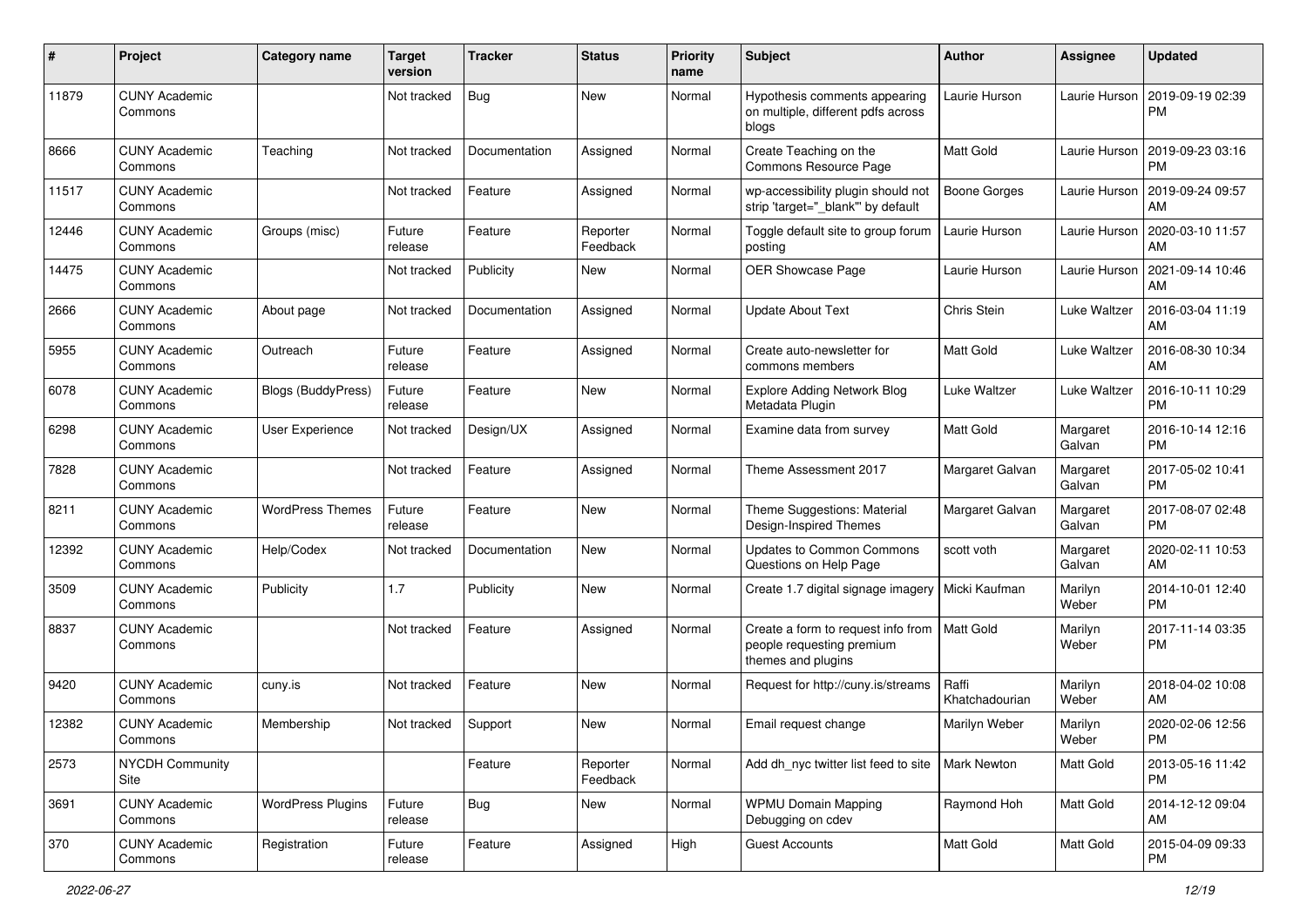| $\#$  | Project                         | <b>Category name</b>     | <b>Target</b><br>version | <b>Tracker</b> | <b>Status</b>        | <b>Priority</b><br>name | <b>Subject</b>                                                                       | <b>Author</b>           | Assignee           | <b>Updated</b>                |
|-------|---------------------------------|--------------------------|--------------------------|----------------|----------------------|-------------------------|--------------------------------------------------------------------------------------|-------------------------|--------------------|-------------------------------|
| 4225  | <b>CUNY Academic</b><br>Commons | DiRT Integration         | Future<br>release        | Design/UX      | <b>New</b>           | Normal                  | Add information to DIRT page (in<br>Create a Group)                                  | Samantha Raddatz        | Matt Gold          | 2015-06-26 03:14<br><b>PM</b> |
| 4972  | <b>CUNY Academic</b><br>Commons | Analytics                | Not tracked              | Bug            | <b>New</b>           | Normal                  | <b>Newsletter Analytics</b>                                                          | Stephen Real            | Matt Gold          | 2015-12-09 12:54<br><b>PM</b> |
| 2175  | <b>CUNY Academic</b><br>Commons | WordPress (misc)         | Not tracked              | Support        | Assigned             | Normal                  | Subscibe 2 vs. Jetpack<br>subscription options                                       | local admin             | Matt Gold          | 2016-01-26 04:58<br><b>PM</b> |
| 3657  | <b>CUNY Academic</b><br>Commons | WordPress (misc)         | Not tracked              | Feature        | <b>New</b>           | Normal                  | Create alert for GC email<br>addresses                                               | <b>Matt Gold</b>        | <b>Matt Gold</b>   | 2016-04-14 11:29<br><b>PM</b> |
| 8498  | <b>CUNY Academic</b><br>Commons | <b>WordPress Plugins</b> | Future<br>release        | Feature        | New                  | Low                     | <b>Gravity Forms Email Users</b>                                                     | Raffi<br>Khatchadourian | Matt Gold          | 2017-10-13 12:58<br><b>PM</b> |
| 8898  | <b>CUNY Academic</b><br>Commons | Social Paper             | Not tracked              | Feature        | Assigned             | Normal                  | Usage data on docs and social<br>paper                                               | Matt Gold               | Matt Gold          | 2017-11-16 11:32<br>AM        |
| 9015  | <b>CUNY Academic</b><br>Commons | Groups (misc)            | Not tracked              | Outreach       | Assigned             | Normal                  | Email group admins the email<br>addresses of their groups                            | <b>Matt Gold</b>        | <b>Matt Gold</b>   | 2018-01-02 09:54<br>AM        |
| 8607  | <b>CUNY Academic</b><br>Commons |                          | Not tracked              | Support        | <b>New</b>           | Normal                  | Paypal?                                                                              | Marilyn Weber           | Matt Gold          | 2018-05-15 01:37<br><b>PM</b> |
| 10839 | <b>CUNY Academic</b><br>Commons | About page               | Not tracked              | Support        | <b>New</b>           | Normal                  | <b>Mission Statement Needs</b><br>Revision                                           | scott voth              | Matt Gold          | 2018-12-26 10:58<br>AM        |
| 11493 | <b>CUNY Academic</b><br>Commons | Domain Mapping           | Not tracked              | Support        | Reporter<br>Feedback | Normal                  | Domain Mapping Request - Talia<br>Schaffer                                           | scott voth              | <b>Matt Gold</b>   | 2019-08-06 08:39<br>AM        |
| 11545 | <b>CUNY Academic</b><br>Commons | <b>WordPress Plugins</b> | Not tracked              | Support        | New                  | Normal                  | <b>Twitter searches in WordPress</b>                                                 | Gina Cherry             | <b>Matt Gold</b>   | 2019-09-23 01:03<br><b>PM</b> |
| 12484 | <b>CUNY Academic</b><br>Commons |                          | Not tracked              | Support        | Reporter<br>Feedback | Normal                  | Sign up Code for COIL Course<br>starting in March                                    | Laurie Hurson           | Matt Gold          | 2020-03-02 02:26<br><b>PM</b> |
| 8902  | <b>CUNY Academic</b><br>Commons | Design                   | Not tracked              | Feature        | Assigned             | Normal                  | Report back on research on<br><b>BuddyPress themes</b>                               | <b>Matt Gold</b>        | Michael Smith      | 2017-11-10 12:31<br><b>PM</b> |
| 3506  | <b>CUNY Academic</b><br>Commons | Publicity                | 1.7                      | Publicity      | <b>New</b>           | Normal                  | Prepare 1.7 email messaging                                                          | Micki Kaufman           | Micki<br>Kaufman   | 2014-10-01 12:36<br><b>PM</b> |
| 6392  | <b>CUNY Academic</b><br>Commons | Group Forums             | Future<br>release        | Design/UX      | Assigned             | Low                     | Composition/Preview Panes in<br>Forum Posts                                          | Luke Waltzer            | Paige Dupont       | 2016-10-21 04:26<br><b>PM</b> |
| 7624  | <b>CUNY Academic</b><br>Commons | BuddyPress (misc)        | Future<br>release        | Design/UX      | <b>New</b>           | Normal                  | <b>BP</b> Notifications                                                              | Luke Waltzer            | Paige Dupont       | 2017-02-08 10:43<br><b>PM</b> |
| 11393 | <b>CUNY Academic</b><br>Commons |                          | Not tracked              | Publicity      | <b>New</b>           | Normal                  | After 1.15 release, ceate a hero<br>slide and post about adding a site<br>to a group | scott voth              | Patrick<br>Sweeney | 2019-05-14 10:32<br>AM        |
| 2574  | <b>NYCDH Community</b><br>Site  |                          |                          | Feature        | Assigned             | Normal                  | Add Way to Upload Files to<br>Groups                                                 | Mark Newton             | Raymond<br>Hoh     | 2013-05-18 07:46<br><b>PM</b> |
| 2571  | <b>NYCDH Community</b><br>Site  |                          |                          | Feature        | Assigned             | Normal                  | Add Google custom search box to<br>homepage                                          | <b>Mark Newton</b>      | Raymond<br>Hoh     | 2013-05-18 07:49<br><b>PM</b> |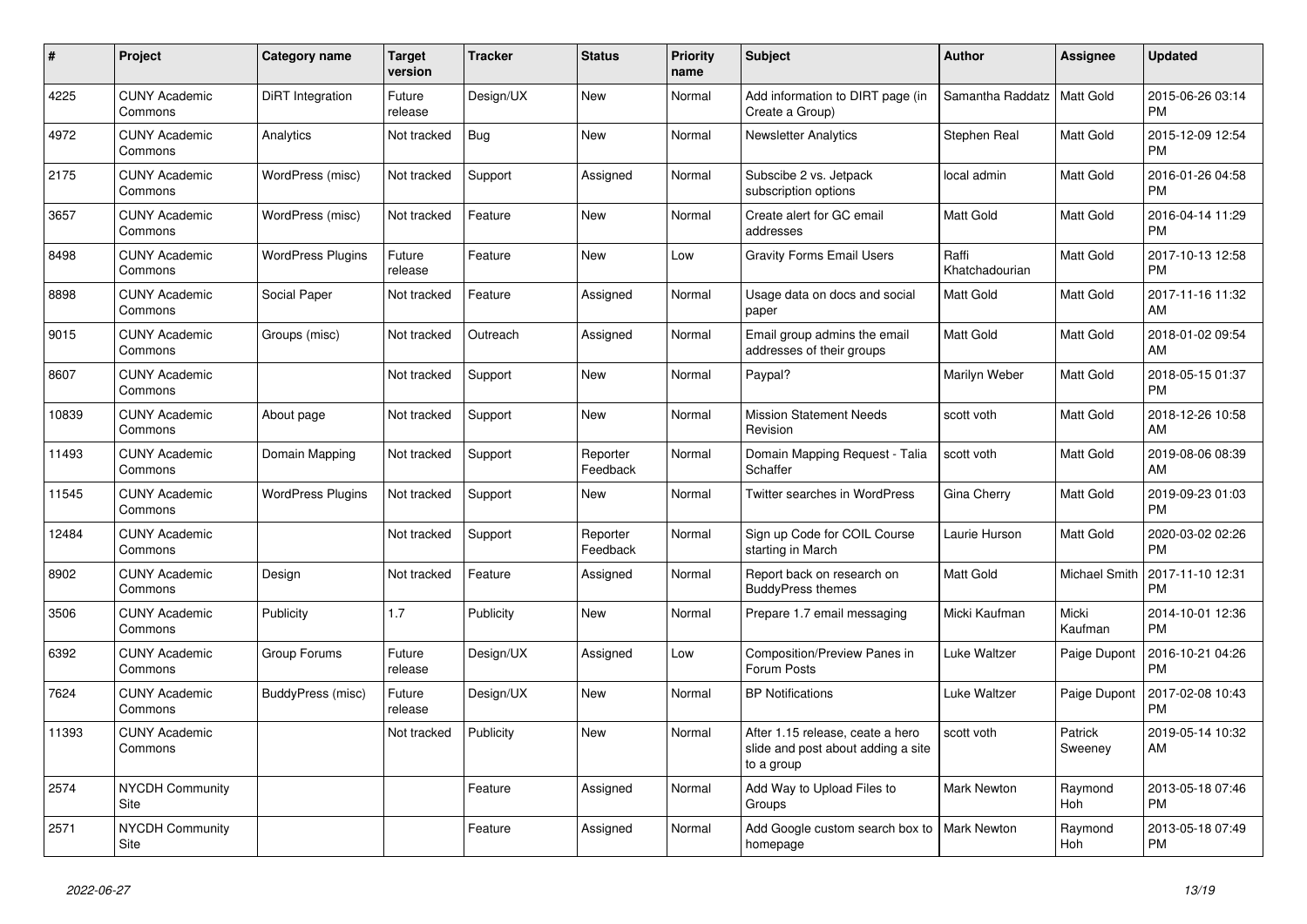| #    | Project                         | <b>Category name</b>       | <b>Target</b><br>version | <b>Tracker</b> | <b>Status</b>        | <b>Priority</b><br>name | <b>Subject</b>                                                                | <b>Author</b>           | <b>Assignee</b>       | <b>Updated</b>                |
|------|---------------------------------|----------------------------|--------------------------|----------------|----------------------|-------------------------|-------------------------------------------------------------------------------|-------------------------|-----------------------|-------------------------------|
| 3492 | <b>CUNY Academic</b><br>Commons | <b>WordPress Themes</b>    | Future<br>release        | Support        | Assigned             | Normal                  | Add CBOX theme to the<br>Commons                                              | scott voth              | Raymond<br><b>Hoh</b> | 2014-10-08 05:55<br><b>PM</b> |
| 3577 | <b>CUNY Academic</b><br>Commons | My Commons                 | Future<br>release        | Design/UX      | Assigned             | Normal                  | Replies to items in My Commons                                                | Matt Gold               | Raymond<br><b>Hoh</b> | 2015-04-09 05:19<br><b>PM</b> |
| 3662 | <b>CUNY Academic</b><br>Commons | <b>SEO</b>                 | Future<br>release        | Feature        | Assigned             | Normal                  | Duplicate Content/SEO/Google<br>issues                                        | Matt Gold               | Raymond<br>Hoh        | 2015-04-13 04:37<br><b>PM</b> |
| 3536 | <b>CUNY Academic</b><br>Commons | My Commons                 | Future<br>release        | Feature        | Assigned             | Normal                  | Infinite Scroll on My Commons<br>page                                         | Matt Gold               | Raymond<br>Hoh        | 2015-04-13 04:42<br><b>PM</b> |
| 4388 | <b>CUNY Academic</b><br>Commons | WordPress (misc)           | Future<br>release        | Bug            | Assigned             | Normal                  | Repeated request for<br>authentication.                                       | Alice.Lynn<br>McMichael | Raymond<br>Hoh        | 2015-08-11 07:35<br>PМ        |
| 4535 | <b>CUNY Academic</b><br>Commons | My Commons                 | Future<br>release        | Bug            | <b>New</b>           | Low                     | My Commons filter issue                                                       | scott voth              | Raymond<br>Hoh        | 2015-09-01 11:17<br>AM        |
| 3192 | <b>CUNY Academic</b><br>Commons | Group Forums               | Future<br>release        | Feature        | Assigned             | Normal                  | Customizable forum views for<br>bbPress 2.x group forums                      | Boone Gorges            | Raymond<br>Hoh        | 2015-11-09 12:47<br><b>PM</b> |
| 3517 | <b>CUNY Academic</b><br>Commons | My Commons                 | Future<br>release        | Feature        | Assigned             | Normal                  | Mute/Unmute My Commons<br>updates                                             | Matt Gold               | Raymond<br>Hoh        | 2015-11-09 01:19<br><b>PM</b> |
| 1192 | <b>CUNY Academic</b><br>Commons | <b>Group Files</b>         | Future<br>release        | Feature        | Assigned             | Low                     | When posting group files, allow<br>users to add a category without<br>saving  | Matt Gold               | Raymond<br>Hoh        | 2015-11-09 05:53<br><b>PM</b> |
| 333  | <b>CUNY Academic</b><br>Commons | <b>Email Notifications</b> | Future<br>release        | Feature        | Assigned             | Low                     | Delay Forum Notification Email<br>Delivery Until After Editing Period<br>Ends | Matt Gold               | Raymond<br><b>Hoh</b> | 2015-11-09 06:01<br><b>PM</b> |
| 3939 | <b>CUNY Academic</b><br>Commons | <b>WordPress Plugins</b>   | Future<br>release        | <b>Bug</b>     | Hold                 | Normal                  | Activity stream support for<br>Co-Authors Plus plugin                         | Raymond Hoh             | Raymond<br><b>Hoh</b> | 2015-11-09 06:13<br><b>PM</b> |
| 3369 | <b>CUNY Academic</b><br>Commons | Reply By Email             | Not tracked              | Outreach       | Hold                 | Normal                  | Release reply by email to WP<br>plugin directory                              | Matt Gold               | Raymond<br><b>Hoh</b> | 2016-03-01 12:46<br><b>PM</b> |
| 5282 | <b>CUNY Academic</b><br>Commons | Social Paper               | Future<br>release        | Bug            | <b>New</b>           | Normal                  | Replying via email directs to<br>paper but not individual comment.            | Marilyn Weber           | Raymond<br>Hoh        | 2016-03-02 01:48<br><b>PM</b> |
| 5691 | <b>CUNY Academic</b><br>Commons | <b>Blogs (BuddyPress)</b>  | Future<br>release        | Bug            | Assigned             | High                    | Differing numbers on Sites display                                            | Matt Gold               | Raymond<br>Hoh        | 2016-06-13 01:37<br><b>PM</b> |
| 6671 | <b>CUNY Academic</b><br>Commons | Reply By Email             | Not tracked              | Bug            | Assigned             | Normal                  | 'Post too often" RBE error<br>message                                         | Matt Gold               | Raymond<br>Hoh        | 2016-11-11 09:55<br>AM        |
| 6749 | <b>CUNY Academic</b><br>Commons | Events                     | Future<br>release        | <b>Bug</b>     | <b>New</b>           | Low                     | BPEO iCal request can trigger<br>very large number of DB queries              | <b>Boone Gorges</b>     | Raymond<br>Hoh        | 2016-11-15 10:09<br><b>PM</b> |
| 6644 | <b>CUNY Academic</b><br>Commons |                            | Not tracked              | <b>Bug</b>     | Reporter<br>Feedback | High                    | White Screen at Login Pge                                                     | Luke Waltzer            | Raymond<br><b>Hoh</b> | 2016-11-21 10:34<br><b>PM</b> |
| 6995 | <b>CUNY Academic</b><br>Commons | Home Page                  | Not tracked              | <b>Bug</b>     | Assigned             | Normal                  | member filter on homepage not<br>working                                      | Matt Gold               | Raymond<br>Hoh        | 2016-12-11 09:46<br><b>PM</b> |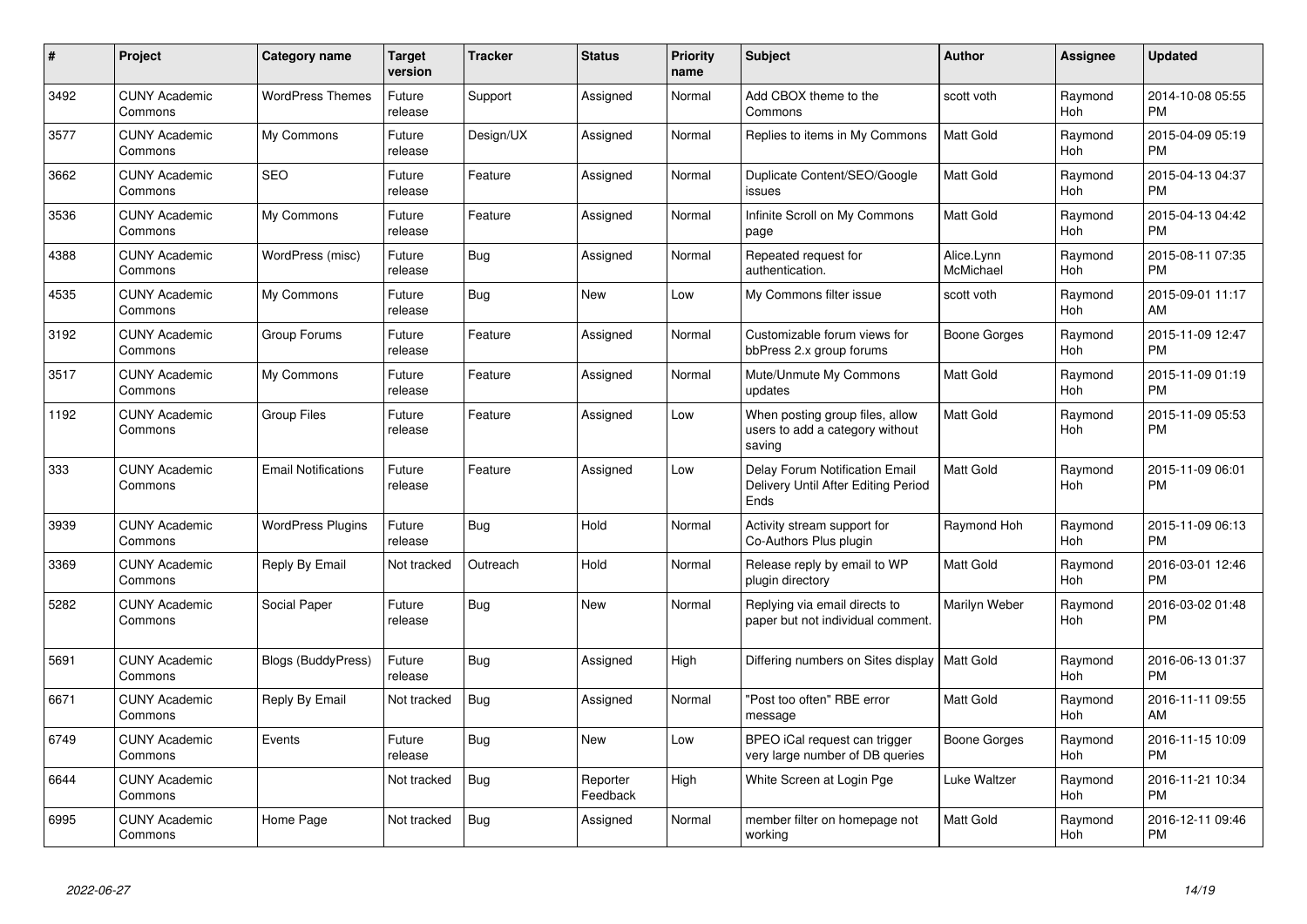| #     | Project                         | <b>Category name</b>       | <b>Target</b><br>version | <b>Tracker</b> | <b>Status</b>        | <b>Priority</b><br>name | <b>Subject</b>                                                  | <b>Author</b>    | <b>Assignee</b>       | Updated                       |
|-------|---------------------------------|----------------------------|--------------------------|----------------|----------------------|-------------------------|-----------------------------------------------------------------|------------------|-----------------------|-------------------------------|
| 7928  | <b>CUNY Academic</b><br>Commons | Group Forums               | Not tracked              | Bug            | <b>New</b>           | Normal                  | Duplicate Forum post                                            | Luke Waltzer     | Raymond<br>Hoh        | 2017-04-11 09:27<br><b>PM</b> |
| 8976  | <b>CUNY Academic</b><br>Commons | Reply By Email             | Not tracked              | Feature        | Assigned             | Normal                  | Package RBE new topics<br>posting?                              | <b>Matt Gold</b> | Raymond<br>Hoh        | 2017-12-04 02:34<br><b>PM</b> |
| 8992  | <b>NYCDH Community</b><br>Site  |                            |                          | Bug            | Assigned             | Normal                  | Multiple RBE error reports                                      | Matt Gold        | Raymond<br><b>Hoh</b> | 2017-12-11 05:43<br>PM        |
| 9060  | <b>CUNY Academic</b><br>Commons | Commons In A Box           | Not tracked              | <b>Bug</b>     | Hold                 | Normal                  | Problems with CBox image library<br>upload                      | Lisa Rhody       | Raymond<br>Hoh        | 2018-01-10 03:26<br>PM        |
| 8991  | <b>CUNY Academic</b><br>Commons | Reply By Email             | Not tracked              | Bug            | Hold                 | Normal                  | RBE duplicate email message<br>issue                            | Matt Gold        | Raymond<br><b>Hoh</b> | 2018-02-18 08:53<br><b>PM</b> |
| 9346  | <b>CUNY Academic</b><br>Commons | WordPress (misc)           | Not tracked              | Bug            | New                  | Normal                  | Clone cetls.bmcc.cuny.edu for<br>development                    | Owen Roberts     | Raymond<br><b>Hoh</b> | 2018-03-06 05:35<br>PM        |
| 9729  | <b>CUNY Academic</b><br>Commons | <b>SEO</b>                 | Not tracked              | Support        | <b>New</b>           | Normal                  | 503 Errors showing on<br>newlaborforum.cuny.edu                 | Diane Krauthamer | Raymond<br>Hoh        | 2018-05-22 04:48<br><b>PM</b> |
| 10262 | <b>CUNY Academic</b><br>Commons |                            | Not tracked              | Bug            | Reporter<br>Feedback | Normal                  | Newsletter Plugin: Broken Image<br>at Bottom of All Newsletters | Mark Webb        | Raymond<br><b>Hoh</b> | 2018-08-30 05:17<br><b>PM</b> |
| 10659 | <b>CUNY Academic</b><br>Commons | Group Forums               | Future<br>release        | Feature        | Assigned             | Normal                  | Post to multiple groups via email                               | Matt Gold        | Raymond<br>Hoh        | 2018-11-15 12:54<br>AM        |
| 5016  | <b>CUNY Academic</b><br>Commons | Events                     | Future<br>release        | Feature        | Assigned             | Low                     | Allow comments to be posted on<br>events                        | Matt Gold        | Raymond<br>Hoh        | 2019-03-01 02:23<br><b>PM</b> |
| 11149 | <b>CUNY Academic</b><br>Commons |                            | Not tracked              | Support        | Reporter<br>Feedback | Normal                  | comments getting blocked                                        | Marilyn Weber    | Raymond<br><b>Hoh</b> | 2019-03-26 11:40<br>AM        |
| 11624 | <b>CUNY Academic</b><br>Commons | WordPress (misc)           | Not tracked              | Support        | <b>New</b>           | Normal                  | Change pages into posts or swap<br>database for a Commons site? | Stephen Klein    | Raymond<br>Hoh        | 2019-07-09 11:04<br>AM        |
| 12004 | <b>CUNY Academic</b><br>Commons |                            | Not tracked              | Support        | Reporter<br>Feedback | Normal                  | Notifications for spam blog<br>comments                         | Gina Cherry      | Raymond<br>Hoh        | 2019-11-01 12:05<br><b>PM</b> |
| 11971 | <b>CUNY Academic</b><br>Commons | <b>Email Notifications</b> | Future<br>release        | Bug            | Reporter<br>Feedback | Low                     | Pictures obscured in emailed post<br>notifications              | Marilyn Weber    | Raymond<br><b>Hoh</b> | 2019-11-21 01:14<br>PМ        |
| 12741 | <b>CUNY Academic</b><br>Commons | <b>WordPress Plugins</b>   | Not tracked              | Support        | Reporter<br>Feedback | Normal                  | Tableau Public Viz Block                                        | Marilyn Weber    | Raymond<br><b>Hoh</b> | 2020-05-12 11:00<br>AM        |
| 13286 | <b>CUNY Academic</b><br>Commons |                            | Not tracked              | Support        | <b>New</b>           | Normal                  | problem connecting with<br>WordPress app                        | Marilyn Weber    | Raymond<br>Hoh        | 2020-09-08 11:16<br>AM        |
| 13328 | <b>CUNY Academic</b><br>Commons | Group Forums               | Not tracked              | Bug            | Reporter<br>Feedback | Normal                  | cross-posting in two related<br>groups                          | Marilyn Weber    | Raymond<br>Hoh        | 2020-09-15 10:39<br><b>PM</b> |
| 13430 | <b>CUNY Academic</b><br>Commons | Reply By Email             | Not tracked              | Bug            | New                  | Normal                  | Delay in RBE                                                    | Luke Waltzer     | Raymond<br><b>Hoh</b> | 2020-10-13 11:16<br>AM        |
| 7115  | <b>CUNY Academic</b><br>Commons | Groups (misc)              | Future<br>release        | Feature        | Reporter<br>Feedback | Normal                  | make licensing info clear during<br>group creation              | Matt Gold        | Raymond<br>Hoh        | 2020-12-08 11:32<br>AM        |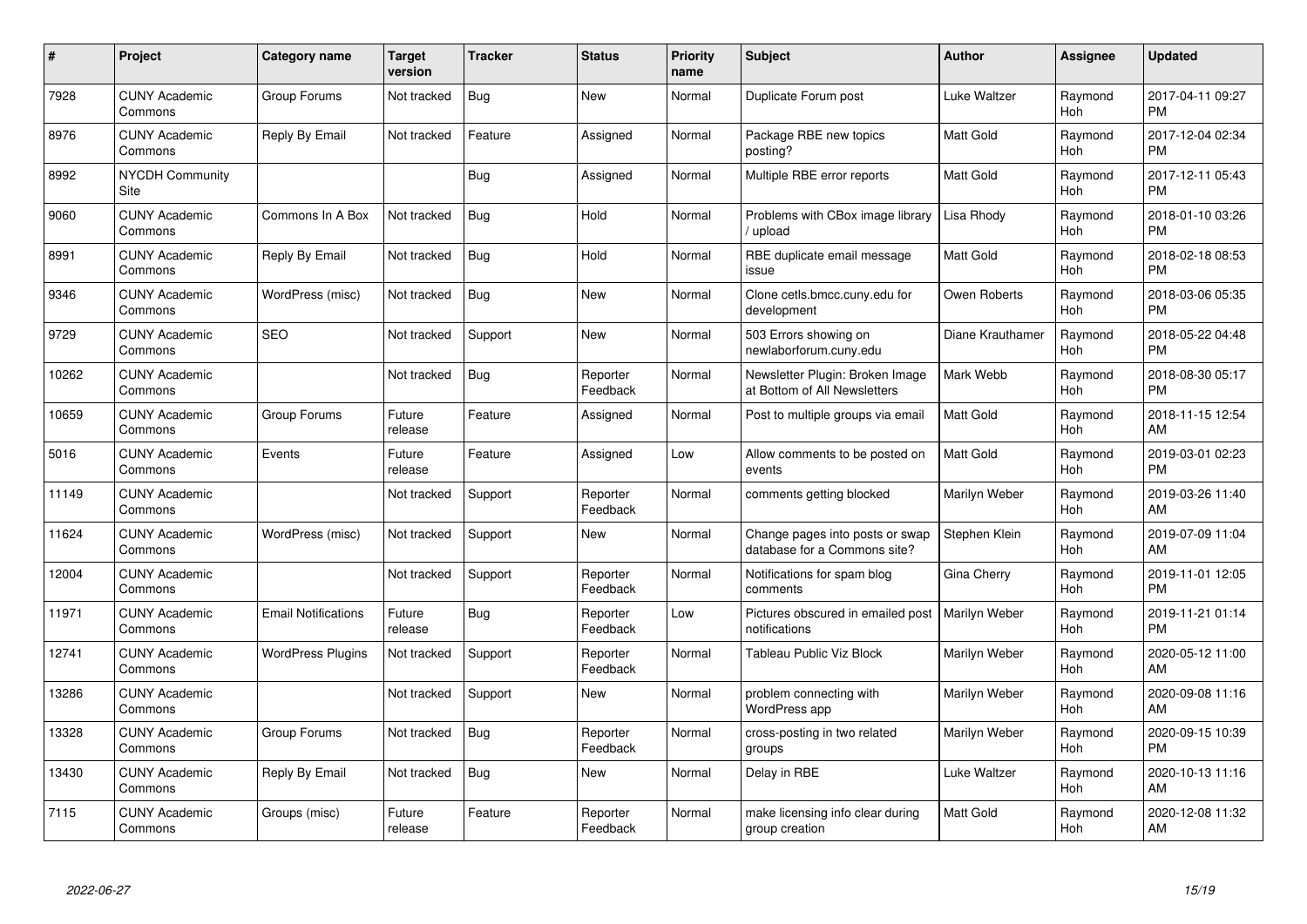| #     | Project                         | <b>Category name</b>     | <b>Target</b><br>version | <b>Tracker</b> | <b>Status</b>                       | <b>Priority</b><br>name | Subject                                                                   | Author                  | <b>Assignee</b>       | <b>Updated</b>                |
|-------|---------------------------------|--------------------------|--------------------------|----------------|-------------------------------------|-------------------------|---------------------------------------------------------------------------|-------------------------|-----------------------|-------------------------------|
| 14496 | <b>CUNY Academic</b><br>Commons | Domain Mapping           | Future<br>release        | <b>Bug</b>     | New                                 | Normal                  | Mapped domain SSO uses<br>third-party cookies                             | Raymond Hoh             | Raymond<br><b>Hoh</b> | 2021-05-24 04:03<br>PM        |
| 13358 | <b>CUNY Academic</b><br>Commons | Group Forums             | Future<br>release        | Feature        | New                                 | Normal                  | Improved UI for group forum<br>threading settings                         | <b>Boone Gorges</b>     | Raymond<br>Hoh        | 2021-11-19 12:27<br><b>PM</b> |
| 14983 | <b>CUNY Academic</b><br>Commons | WordPress (misc)         | Not tracked              | Support        | Reporter<br>Feedback                | Normal                  | "Read More" tag not working                                               | Rebecca Krisel          | Raymond<br>Hoh        | 2021-11-23 01:17<br><b>PM</b> |
| 14994 | <b>CUNY Academic</b><br>Commons | cdev.gc.cuny.edu         | Not tracked              | Support        | In Progress                         | Normal                  | Clear Cache on CDEV                                                       | scott voth              | Raymond<br>Hoh        | 2021-12-07 03:51<br><b>PM</b> |
| 15516 | <b>CUNY Academic</b><br>Commons | <b>WordPress Plugins</b> |                          | Bug            | Reporter<br>Feedback                | Normal                  | Can't publish or save draft of post<br>on wordpress.com                   | Raffi<br>Khatchadourian | Raymond<br>Hoh        | 2022-03-02 05:52<br><b>PM</b> |
| 11243 | <b>CUNY Academic</b><br>Commons | BuddyPress (misc)        | Future<br>release        | Bug            | New                                 | Normal                  | Audit bp-custom.php                                                       | Raymond Hoh             | Raymond<br>Hoh        | 2022-04-26 11:59<br>AM        |
| 16110 | <b>CUNY Academic</b><br>Commons |                          |                          | Support        | Reporter<br>Feedback                | Normal                  | remove Creative Commons<br>license from pages?                            | Marilyn Weber           | Raymond<br>Hoh        | 2022-05-17 06:11<br><b>PM</b> |
| 13946 | <b>CUNY Academic</b><br>Commons | <b>WordPress Plugins</b> | 2.1.0                    | Support        | Assigned                            | Normal                  | Custom Embed handler For<br>OneDrive files                                | scott voth              | Raymond<br>Hoh        | 2022-05-26 10:46<br>AM        |
| 16177 | <b>CUNY Academic</b><br>Commons | Reply By Email           |                          | <b>Bug</b>     | New                                 | Normal                  | Switch to Inbound mode for RBE                                            | Raymond Hoh             | Raymond<br>Hoh        | 2022-05-30 04:32<br><b>PM</b> |
| 11649 | <b>CUNY Academic</b><br>Commons | <b>WordPress Plugins</b> | 2.0.2                    | <b>Bug</b>     | In Progress                         | Normal                  | CC license displayed on every<br>page                                     | Gina Cherry             | Raymond<br>Hoh        | 2022-06-14 11:36<br>AM        |
| 13457 | <b>CUNY Academic</b><br>Commons | Group Forums             | 2.0.2                    | Bug            | New                                 | High                    | Forum post not sending<br>notifications                                   | Filipa Calado           | Raymond<br>Hoh        | 2022-06-14 11:36<br>AM        |
| 15978 | <b>CUNY Academic</b><br>Commons | WordPress - Media        | 2.0.2                    | Support        | Reporter<br>Feedback                | Normal                  | tex files?                                                                | Marilyn Weber           | Raymond<br><b>Hoh</b> | 2022-06-14 11:36<br>AM        |
| 14439 | <b>CUNY Academic</b><br>Commons | Spam/Spam<br>Prevention  | 2.0.2                    | Support        | Assigned                            | Normal                  | Aprroved comments held for<br>moderation                                  | Laurie Hurson           | Raymond<br>Hoh        | 2022-06-14 11:36<br>AM        |
| 16245 | <b>CUNY Academic</b><br>Commons | WordPress (misc)         |                          | Bug            | Reporter<br>Feedback                | Normal                  | Save Button missing on<br>WordPress Profile page                          | scott voth              | Raymond<br>Hoh        | 2022-06-16 03:09<br><b>PM</b> |
| 16291 | <b>CUNY Academic</b><br>Commons | Site cloning             | 2.0.2                    | Support        | Staged for<br>Production<br>Release | Normal                  | Images coming up blank in Media<br>Library                                | Marilyn Weber           | Raymond<br>Hoh        | 2022-06-23 08:28<br>PM        |
| 16296 | <b>CUNY Academic</b><br>Commons | Home Page                | 2.0.2                    | Bug            | Staged for<br>Production<br>Release | Normal                  | "Visit Profile" link on Member<br>Directory page doesn't work<br>properly | Raymond Hoh             | Raymond<br>Hoh        | 2022-06-24 07:54<br><b>PM</b> |
| 497   | <b>CUNY Academic</b><br>Commons | <b>WordPress Plugins</b> | Future<br>release        | Feature        | Assigned                            | Normal                  | Drag and Drop Ordering on<br>Gallery Post Plugin                          | Matt Gold               | Ron Rennick           | 2015-11-09 06:18<br><b>PM</b> |
| 3458  | <b>CUNY Academic</b><br>Commons | Groups (misc)            | Future<br>release        | Feature        | Assigned                            | Normal                  | Filter Members of Group by<br>Campus                                      | Michael Smith           | Samantha<br>Raddatz   | 2014-09-26 08:32<br><b>PM</b> |
| 4027  | <b>CUNY Academic</b><br>Commons | Commons In A Box         | Not tracked              | Design/UX      | Assigned                            | Normal                  | Usability review of CBOX update<br>procedures                             | Matt Gold               | Samantha<br>Raddatz   | 2015-05-11 06:36<br><b>PM</b> |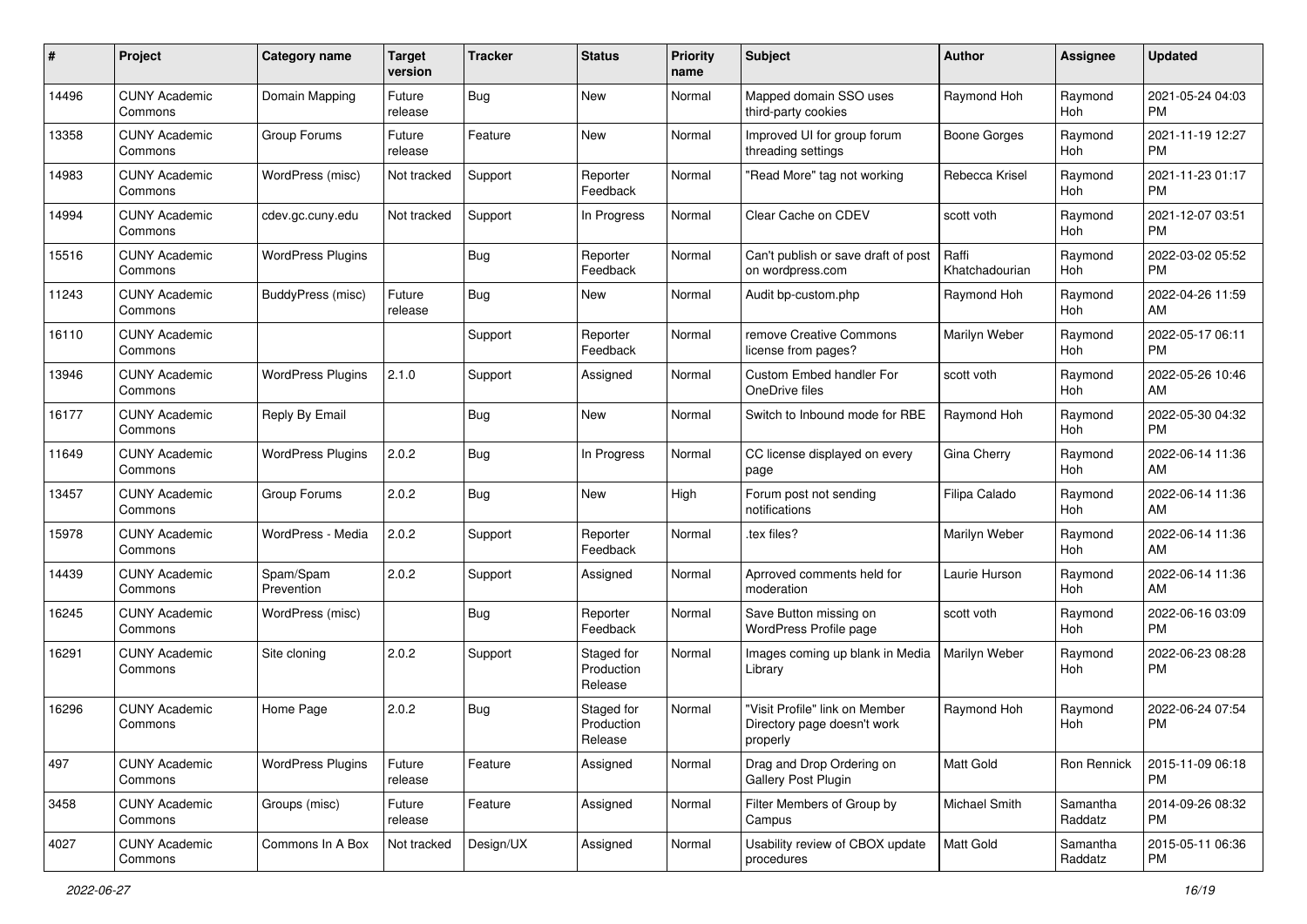| #    | Project                         | <b>Category name</b>    | <b>Target</b><br>version | <b>Tracker</b> | <b>Status</b>        | <b>Priority</b><br>name | Subject                                                                                                                                               | Author                  | Assignee            | <b>Updated</b>                |
|------|---------------------------------|-------------------------|--------------------------|----------------|----------------------|-------------------------|-------------------------------------------------------------------------------------------------------------------------------------------------------|-------------------------|---------------------|-------------------------------|
| 4221 | <b>CUNY Academic</b><br>Commons | Group Forums            | Future<br>release        | Design/UX      | Assigned             | Normal                  | Add 'Number of Posts' display<br>option to Forum page                                                                                                 | Samantha Raddatz        | Samantha<br>Raddatz | 2015-06-26 02:21<br><b>PM</b> |
| 4253 | <b>CUNY Academic</b><br>Commons | <b>Public Portfolio</b> | Future<br>release        | Design/UX      | <b>New</b>           | Normal                  | Encourage users to add portfolio<br>content                                                                                                           | Samantha Raddatz        | Samantha<br>Raddatz | 2015-07-07 11:32<br>AM        |
| 4235 | <b>CUNY Academic</b><br>Commons |                         | Not tracked              | Design/UX      | Assigned             | Normal                  | Explore user experience around<br>comments on forum topics vs<br>docs                                                                                 | Matt Gold               | Samantha<br>Raddatz | 2015-07-21 10:23<br>AM        |
| 4404 | <b>CUNY Academic</b><br>Commons | <b>Public Portfolio</b> | Future<br>release        | Design/UX      | Assigned             | Normal                  | Change color of permissions info<br>on portfolio editing interface                                                                                    | Matt Gold               | Samantha<br>Raddatz | 2015-08-11 05:28<br><b>PM</b> |
| 4226 | <b>CUNY Academic</b><br>Commons | <b>BuddyPress Docs</b>  | Future<br>release        | Design/UX      | <b>New</b>           | Normal                  | Add option to connect a Doc with<br>a Group                                                                                                           | Samantha Raddatz        | Samantha<br>Raddatz | 2015-09-09 04:08<br><b>PM</b> |
| 4622 | <b>CUNY Academic</b><br>Commons | <b>Public Portfolio</b> | Future<br>release        | Design/UX      | <b>New</b>           | Normal                  | <b>Profile Visibility Settings</b>                                                                                                                    | Samantha Raddatz        | Samantha<br>Raddatz | 2015-09-21 12:18<br><b>PM</b> |
| 4661 | <b>CUNY Academic</b><br>Commons | User Experience         | Future<br>release        | Bug            | Assigned             | Normal                  | Simplify Events text                                                                                                                                  | <b>Matt Gold</b>        | Samantha<br>Raddatz | 2015-10-02 09:06<br><b>PM</b> |
| 3473 | <b>CUNY Academic</b><br>Commons | User Experience         | Future<br>release        | Feature        | Assigned             | Normal                  | Commons profile: Add help info<br>about "Positions" replacing "title"                                                                                 | Keith Miyake            | Samantha<br>Raddatz | 2015-11-09 02:28<br><b>PM</b> |
| 308  | <b>CUNY Academic</b><br>Commons | Registration            | Future<br>release        | Feature        | <b>New</b>           | Normal                  | Group recommendations for<br>signup process                                                                                                           | <b>Boone Gorges</b>     | Samantha<br>Raddatz | 2015-11-09 05:07<br><b>PM</b> |
| 310  | <b>CUNY Academic</b><br>Commons | BuddyPress (misc)       | Future<br>release        | Feature        | Assigned             | Low                     | <b>Friend Request Email</b>                                                                                                                           | Matt Gold               | Samantha<br>Raddatz | 2015-11-09 05:08<br><b>PM</b> |
| 653  | <b>CUNY Academic</b><br>Commons | Group Blogs             | Future<br>release        | Feature        | Assigned             | Normal                  | Redesign Integration of Groups<br>and Blogs                                                                                                           | <b>Matt Gold</b>        | Samantha<br>Raddatz | 2015-11-09 05:40<br><b>PM</b> |
| 481  | <b>CUNY Academic</b><br>Commons | Groups (misc)           | Future<br>release        | Feature        | Assigned             | Normal                  | ability to archive inactive groups<br>and blogs                                                                                                       | Michael Mandiberg       | Samantha<br>Raddatz | 2015-11-09 05:56<br><b>PM</b> |
| 1456 | <b>CUNY Academic</b><br>Commons | Group Invitations       | Future<br>release        | Feature        | Reporter<br>Feedback | Low                     | Invite to Group Button from Profile<br>Field                                                                                                          | <b>Matt Gold</b>        | Samantha<br>Raddatz | 2015-11-09 05:59<br><b>PM</b> |
| 1105 | <b>CUNY Academic</b><br>Commons | WordPress (misc)        | Future<br>release        | Feature        | Assigned             | Normal                  | Rephrase Blog Privacy Options                                                                                                                         | <b>Matt Gold</b>        | Samantha<br>Raddatz | 2015-11-09 06:19<br><b>PM</b> |
| 5183 | <b>CUNY Academic</b><br>Commons | Social Paper            | Future<br>release        | Design/UX      | New                  | Normal                  | Creating a new paper when<br>viewing an existing paper                                                                                                | Raffi<br>Khatchadourian | Samantha<br>Raddatz | 2016-02-02 12:09<br><b>PM</b> |
| 5058 | <b>CUNY Academic</b><br>Commons | Social Paper            | Future<br>release        | Feature        | <b>New</b>           | Low                     | Can there be a clearer signal that<br>even when comments have<br>already been made you add<br>comments by clicking on the side?<br>(SP suggestion #5) | Marilyn Weber           | Samantha<br>Raddatz | 2016-02-11 10:24<br><b>PM</b> |
| 5225 | <b>CUNY Academic</b><br>Commons | Registration            | Future<br>release        | Feature        | Assigned             | Normal                  | On-boarding Issues                                                                                                                                    | Luke Waltzer            | Samantha<br>Raddatz | 2016-02-12 02:58<br><b>PM</b> |
| 4986 | <b>CUNY Academic</b><br>Commons | ZenDesk                 | Not tracked              | Support        | Assigned             | Normal                  | Prepare documentation for<br>Zendesk re web widget                                                                                                    | Matt Gold               | Samantha<br>Raddatz | 2016-02-25 03:09<br>PM        |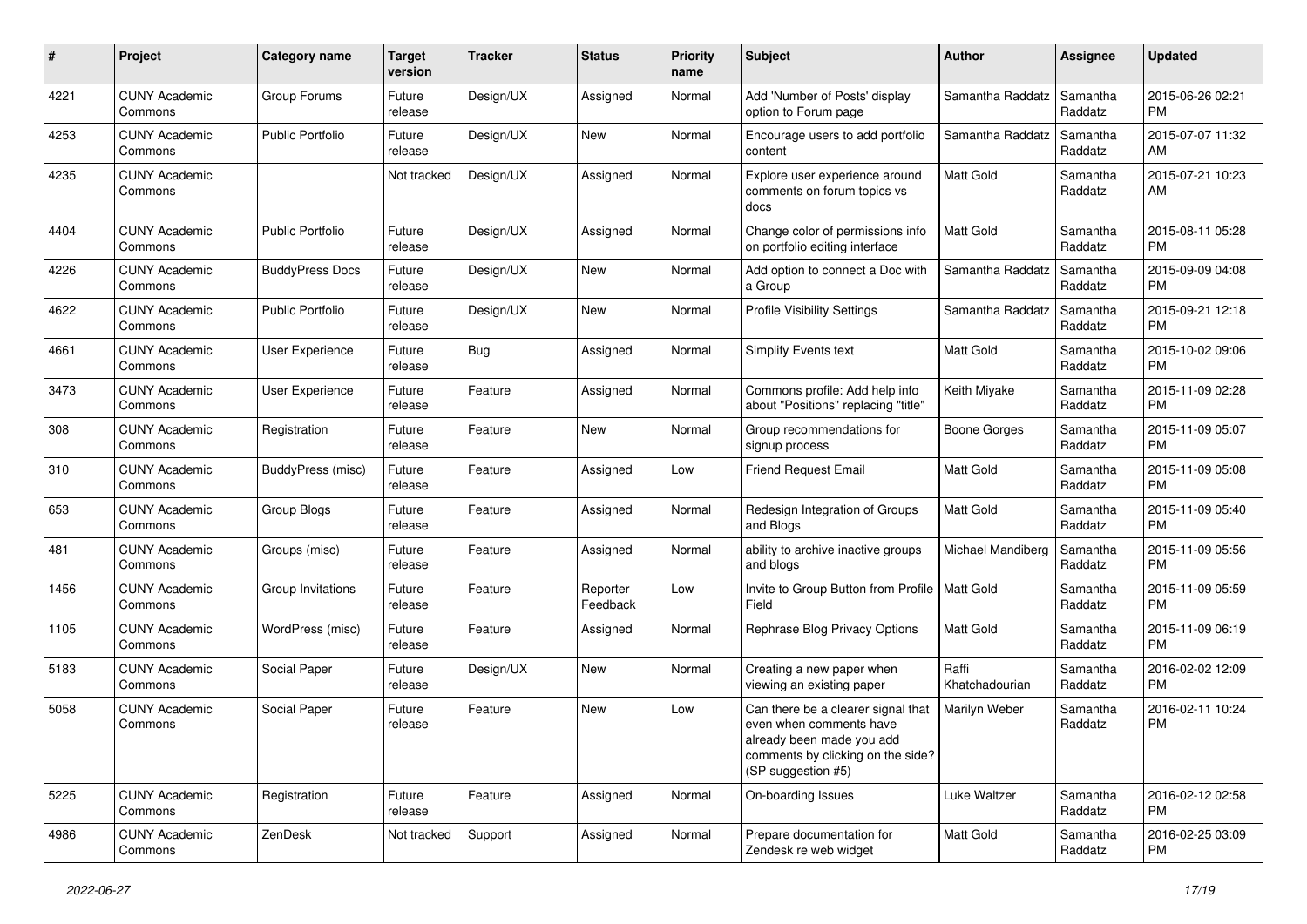| #     | Project                         | <b>Category name</b>        | <b>Target</b><br>version | <b>Tracker</b> | <b>Status</b>        | <b>Priority</b><br>name | Subject                                                                                                                                      | Author                 | <b>Assignee</b>     | <b>Updated</b>                |
|-------|---------------------------------|-----------------------------|--------------------------|----------------|----------------------|-------------------------|----------------------------------------------------------------------------------------------------------------------------------------------|------------------------|---------------------|-------------------------------|
| 5317  | <b>CUNY Academic</b><br>Commons | <b>Group Blogs</b>          | Not tracked              | <b>Bug</b>     | Reporter<br>Feedback | Normal                  | Notifications of New Post Didn't<br>Come                                                                                                     | <b>Luke Waltzer</b>    | Samantha<br>Raddatz | 2016-03-21 10:41<br><b>PM</b> |
| 5298  | <b>CUNY Academic</b><br>Commons |                             | Not tracked              | Publicity      | New                  | Normal                  | Survey Pop-Up Text                                                                                                                           | Samantha Raddatz       | Samantha<br>Raddatz | 2016-03-22 12:27<br><b>PM</b> |
| 5397  | <b>CUNY Academic</b><br>Commons | Social Paper                | Future<br>release        | Feature        | New                  | Normal                  | frustrating to have to<br>enable/disable in SP                                                                                               | Marilyn Weber          | Samantha<br>Raddatz | 2016-04-20 03:39<br><b>PM</b> |
| 5053  | <b>CUNY Academic</b><br>Commons | Social Paper                | Future<br>release        | Feature        | <b>New</b>           | Low                     | Scrollable menu to add readers<br>(SP suggestion #4)                                                                                         | Marilyn Weber          | Samantha<br>Raddatz | 2016-04-21 05:21<br><b>PM</b> |
| 5050  | <b>CUNY Academic</b><br>Commons | Social Paper                | Future<br>release        | Feature        | New                  | Low                     | Making comments visible in SP<br>editing mode (SP suggestion #1)                                                                             | Marilyn Weber          | Samantha<br>Raddatz | 2019-09-17 11:10<br><b>PM</b> |
| 10580 | <b>CUNY Academic</b><br>Commons | Information<br>Architecture | Future<br>release        | Design/UX      | New                  | Normal                  | Primary nav item review                                                                                                                      | <b>Boone Gorges</b>    | Sara Cannon         | 2021-11-19 12:37<br><b>PM</b> |
| 10439 | <b>CUNY Academic</b><br>Commons | Design                      | 2.1.0                    | Design/UX      | New                  | Normal                  | Create Style Guide for Commons                                                                                                               | Sonja Leix             | Sara Cannon         | 2022-06-23 06:20<br><b>PM</b> |
| 3511  | <b>CUNY Academic</b><br>Commons | Publicity                   | 1.7                      | Publicity      | Assigned             | Normal                  | Social media for 1.7                                                                                                                         | Micki Kaufman          | Sarah<br>Morgano    | 2014-10-14 03:32<br><b>PM</b> |
| 3510  | <b>CUNY Academic</b><br>Commons | Publicity                   | 1.7                      | Publicity      | Assigned             | Normal                  | Post on the News Blog re: 'My<br>Commons'                                                                                                    | Micki Kaufman          | Sarah<br>Morgano    | 2014-10-15 11:18<br>AM        |
| 2612  | <b>CUNY Academic</b><br>Commons |                             | Not tracked              | Publicity      | Assigned             | Normal                  | Pinterest site for the Commons                                                                                                               | local admin            | Sarah<br>Morgano    | 2016-03-04 11:19<br>AM        |
| 5826  | <b>CUNY Academic</b><br>Commons | <b>WordPress Plugins</b>    | Future<br>release        | Support        | Reporter<br>Feedback | Normal                  | <b>Remove Subscription Options</b><br>plugin from directory                                                                                  | Sarah Morgano          | Sarah<br>Morgano    | 2016-10-21 04:14<br><b>PM</b> |
| 3524  | <b>CUNY Academic</b><br>Commons | Documentation               | Not tracked              | Documentation  | Assigned             | Normal                  | Post describing all you can do<br>when starting up a new<br>blog/group                                                                       | <b>Matt Gold</b>       | scott voth          | 2014-10-04 12:56<br><b>PM</b> |
| 4222  | <b>CUNY Academic</b><br>Commons | User Experience             | Future<br>release        | Design/UX      | New                  | Normal                  | Add information to 'Delete<br>Account' page                                                                                                  | Samantha Raddatz       | scott voth          | 2015-06-26 11:35<br>AM        |
| 3565  | <b>CUNY Academic</b><br>Commons | My Commons                  | Not tracked              | Documentation  | New                  | Normal                  | Load Newest inconsistencies                                                                                                                  | Chris Stein            | scott voth          | 2015-11-09 01:16<br><b>PM</b> |
| 636   | <b>CUNY Academic</b><br>Commons | WordPress (misc)            | Not tracked              | Support        | Assigned             | Normal                  | Create Lynda.com-like Table of<br>Contents for Prospective Tutorial<br>Screencasts                                                           | <b>Matt Gold</b>       | scott voth          | 2016-02-23 03:12<br><b>PM</b> |
| 6115  | <b>CUNY Academic</b><br>Commons | Publicity                   | Not tracked              | Feature        | Assigned             | Normal                  | create digital signage for GC                                                                                                                | <b>Matt Gold</b>       | scott voth          | 2016-10-11 10:09<br>PM        |
| 9908  | <b>CUNY Academic</b><br>Commons |                             | Not tracked              | Feature        | New                  | Normal                  | Is it possible to send email<br>updates to users (or an email<br>address not on the list) for only a<br>single page AFTER being<br>prompted? | <b>Michael Shields</b> | scott voth          | 2018-06-11 01:34<br><b>PM</b> |
| 11883 | <b>CUNY Academic</b><br>Commons | Help/Codex                  | Not tracked              | Support        | New                  | Normal                  | Need Embedding Help Page<br>Update (Tableau)                                                                                                 | Anthony Wheeler        | scott voth          | 2019-09-24 08:49<br>AM        |